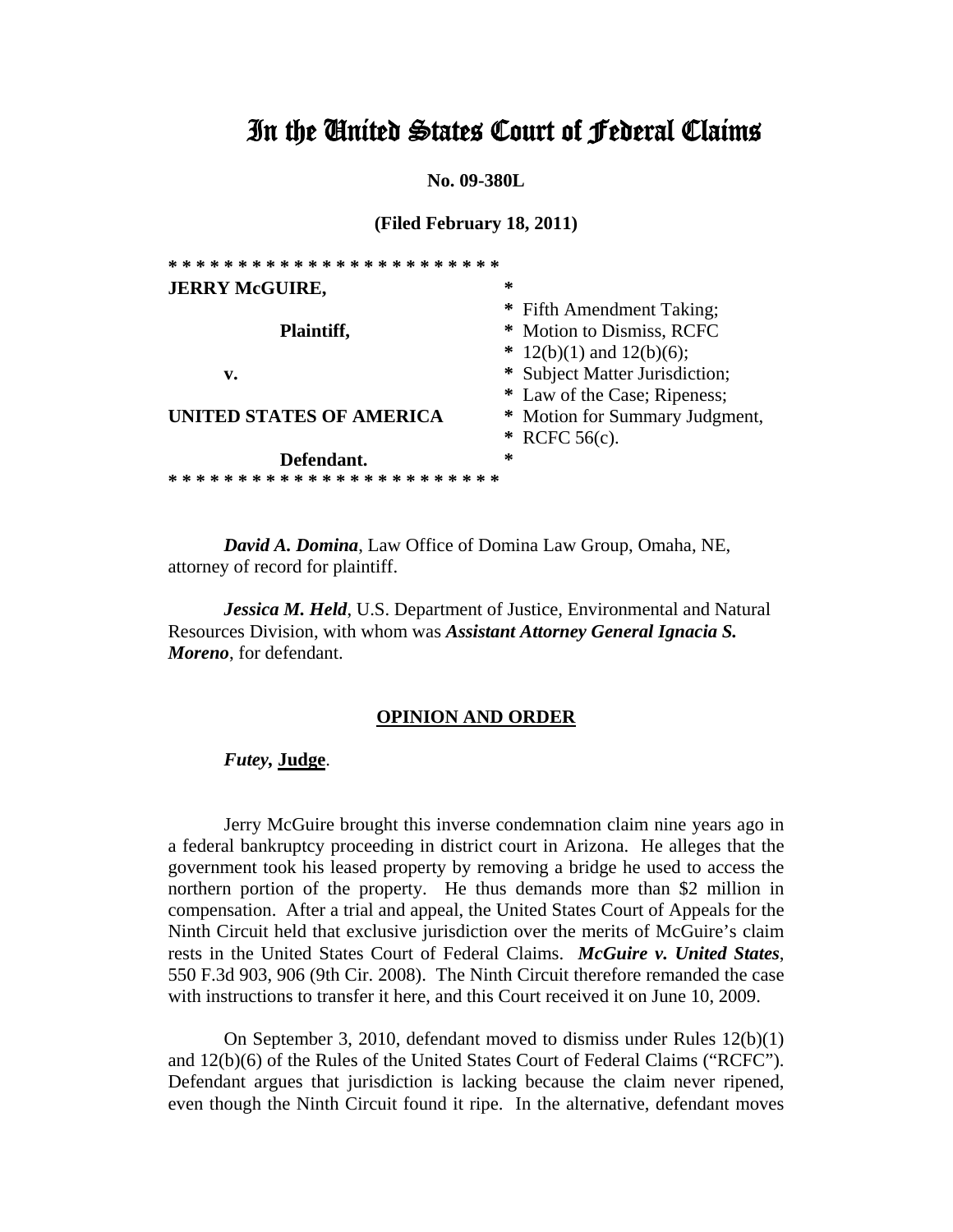for summary judgment under RCFC 56(c) and asserts that McGuire has failed to show a legally cognizable property interest, that McGuire cannot show a compensable taking, and that the government's use of its public safety power prevents a taking from being found.

Before proceeding further, the Court must briefly discuss a jurisdictional issue. The bankruptcy court exercised jurisdiction over McGuire's takings claims based on the decision of the United States Court of Appeals for the Federal Circuit in *Quality Tooling v. United States*. 47 F.3d 1569 (Fed. Cir. 1995). There, a divided panel held that "[t]he Tucker Act waives the government's immunity from suit on its contracts in any court to which Congress grants jurisdiction to hear the claim." *Quality Tooling*, 47 F.3d at 1575. A district court sitting in bankruptcy thus can exercise jurisdiction over government contracts claims, since 28 U.S.C. § 1334(b) (2006) gives it jurisdiction over "all civil proceedings" arising under or related to the bankruptcy. *Quality Tooling*, 47 F.3d at 1573. The Ninth Circuit on appeal, however, explicitly disagreed with the Federal Circuit's holding in *Quality Tooling*, found that the Tucker Act's waiver of sovereign immunity applies only to this court, and remanded the case for transfer here under 28 U.S.C. § 1631 (2006). *McGuire*, 550 F.3d at 914. Under Federal Circuit precedent, a transfer under § 1631 is improper if the transferor court has jurisdiction, and, under *Quality Tooling*, the transferor court may have had jurisdiction. *Fisherman's Harvest, Inc. v. PBS & J*, 490 F.3d 1371, 1375 (Fed. Cir. 2007).

The Court considers it proper to proceed with the resolution of McGuire's claims for three primary reasons. First, in *Quality Tooling*, the majority itself described the decision as fairly narrow, in response to the fear of the dissent that the decision would effect a "wholesale transfer" of takings cases "from the Court of Federal Claims to the district courts." *Quality Tooling*, 47 F.3d at 1578. Second, although the majority's reasoning would likely encompass takings claims, the specific holding is limited to the jurisdiction of a district court sitting in bankruptcy to hear government *contracts* claims, not takings claims. *Id.* at 1575. Third, if this Court were to refuse to hear McGuire's takings claims due to an improper transfer under § 1631, and transfer this case back to the district court, then the Court fears that "jurisdictional ping-pong" would result. *Christianson v. Colt Indus. Op. Corp.*, 486 U.S. 800, 818 (1988).

# I. **Background**

#### A. The Lease and Removal of the Eighth Avenue Bridge

McGuire entered into a ten-year lease on January 1, 1995 with the Colorado River Indian Tribes ("CRIT"). The lease covered approximately 1,355 acres on the CRIT reservation in Arizona, and McGuire planned to farm alfalfa on the land. Rent was set at \$226,411.92 annually for the first five years and, for the next five years, at the appraised value. The Bureau of Indian Affairs ("BIA") approved the lease on June 13, 1996, as was required since the United States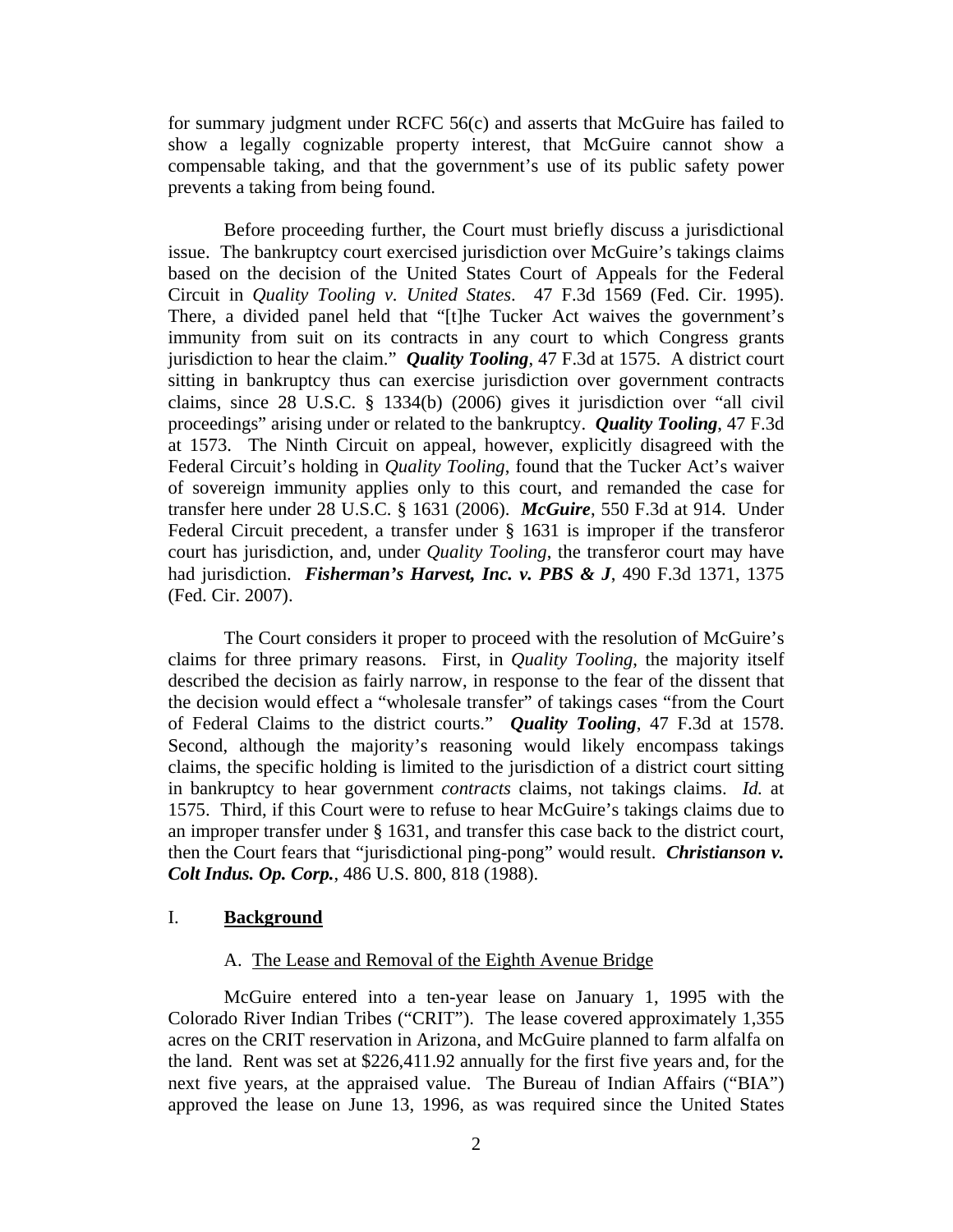holds the land in trust for the CRIT. At the outset of the lease, McGuire claims that he invested approximately \$1.2 million in the leased property and tools to farm it, although no evidence apart from his trial testimony has been offered to the Court. $<sup>1</sup>$  $<sup>1</sup>$  $<sup>1</sup>$ </sup>

Under the lease, the property is "subject to any prior, valid, existing claim or rights-of-way, including the present existing roads."[2](#page-2-1) Additionally, the leased property itself is bisected into northern and southern portions by Mohave Road, and a BIA-owned irrigation canal runs parallel to this road. The BIA has a rightof-way on both sides of the canal. The canal and right-of-way were both present when McGuire entered into the lease.

At the time the lease was signed, a wooden bridge crossed the BIA canal at the intersection of Eighth Avenue and Mohave Road. In place since at least 1969 and constructed by a prior tenant, the bridge allowed convenient access to both sides of the property, and many people, including government officials, used the bridge. The lease, however, does not explicitly mention the bridge. The lease does authorize "ingress and egress to the leased premises over existing roadways under the possession and control" of the CRIT. $3$ 

At some point in 1998, Allen Anspach, Superintendent of the Colorado River Agency ("CRA") of the BIA, grew concerned about the structural integrity of the bridge. Anspach shared these concerns with McGuire in the summer of 1998 and told him that the BIA was going to remove the bridge. On February 5, 1999, Anspach informed McGuire by letter of BIA's plan to remove "the unsafe and unauthorized wooden bridge" in January 2000.<sup>[4](#page-2-3)</sup> Anspach also wrote, "If you should decide that you need to bridge the canal in order to operate your farm you may submit to the Agency Superintendent plans, with specifications, for a new bridge and apply for a crossing permit."<sup>[5](#page-2-4)</sup> On August 25, 1999, Anspach again wrote McGuire to confirm that the BIA would remove the bridge in January 2000 and stated, "[S]hould you feel a new bridge is needed at this location it will be necessary for you to submit the required documentation to the Agency Superintendent in accordance with the enclosed requirements from 25 CFR, Chapter 171.9."<sup>[6](#page-2-5)</sup>

In the February and August letters, Anspach told McGuire that if he had any questions, he could contact two local officials: Ted Henry, Irrigation System Manager, or Jeffrey Hinkins, Supervisory General Engineer. According to

<span id="page-2-0"></span><sup>&</sup>lt;sup>1</sup> A trial was previously held in federal bankruptcy court. As part of their submissions regarding defendant's dispositive motion, the parties have submitted excerpts of that trial testimony.

<span id="page-2-1"></span><sup>&</sup>lt;sup>2</sup> Def.'s Mot. Dismiss Or Mot. Summ. J. & Mem. Supp. Ex. 1, at 3 [hereinafter Def.'s Mot.].

<span id="page-2-2"></span><sup>3</sup> *Id.* at 10.

<span id="page-2-3"></span> $<sup>4</sup>$  Def.'s Mot. Ex. 5.</sup>

 $^5$  *Id.* 

<span id="page-2-5"></span><span id="page-2-4"></span> $<sup>6</sup>$  Def.'s Mot. Ex. 7.</sup>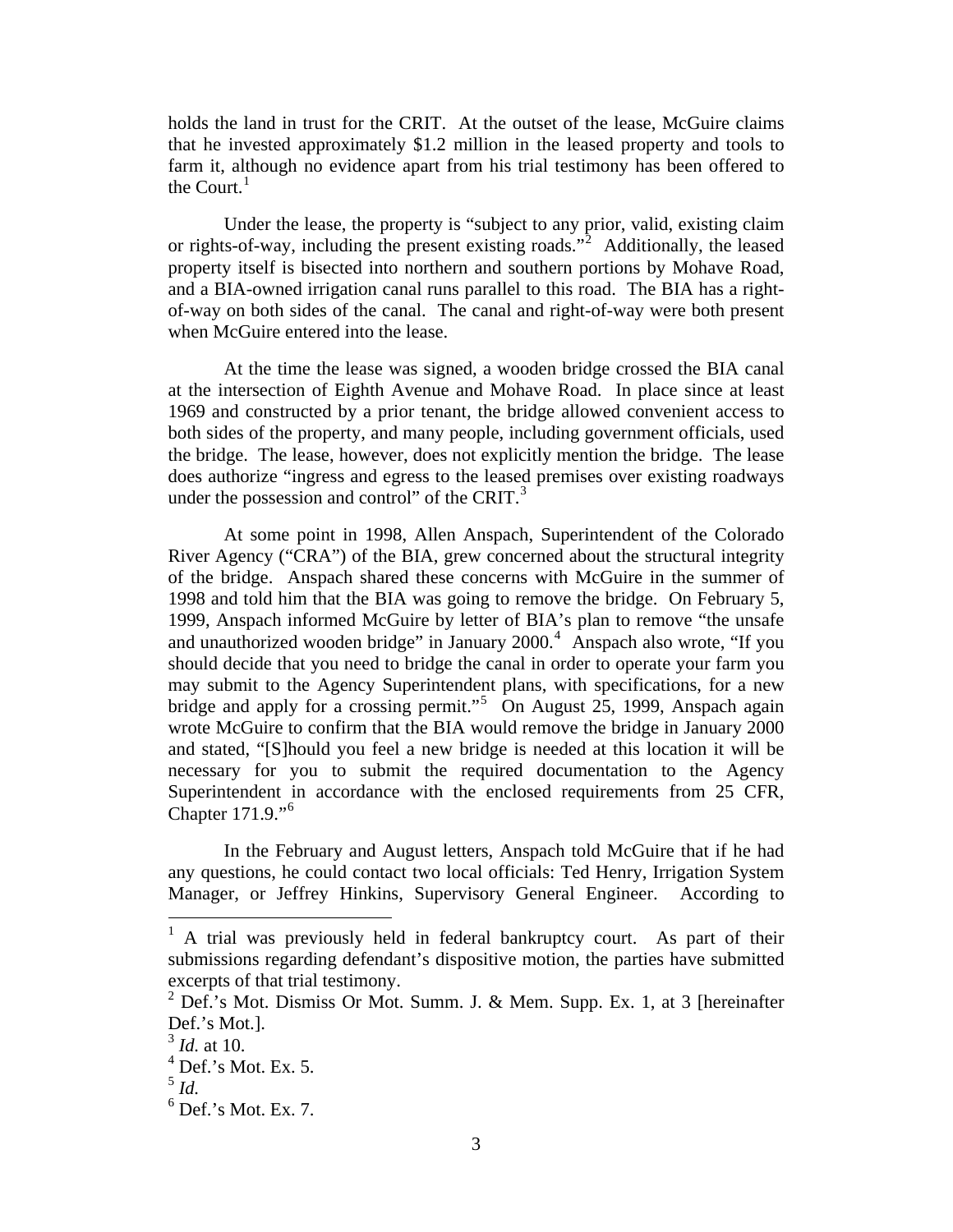McGuire's trial testimony, he contacted Hinkins and Henry "[m]any times" about what he had to do to put in a new bridge.<sup>[7](#page-3-0)</sup> McGuire claims he discussed the specifics of a bridge and sketched out a plan with these officials, and they informed him that the approval decision for a new bridge ultimately rested with Anspach. Hinkins, however, testified that Henry and he only discussed a replacement bridge with McGuire and never received "any written submission" or "documentation" with respect to a bridge design, nor did they tell him to talk to Anspach.<sup>[8](#page-3-1)</sup>

McGuire filed suit against the BIA in tribal court in October 1999 in an attempt to block the removal of the bridge. He alleged in the complaint that it would be illegal and a breach of contract to remove the bridge, as well as a taking. The BIA did not appear in court, and no record of any judgment from that proceeding has been submitted to the Court.

On November 12, 1999, Anspach wrote McGuire to inform him that the bridge would be closed immediately and then removed, as planned, in January 2000. Anspach also wrote, "We again encourage you to apply for a permit to replace the current structure with one that meets [BIA's] design and safety requirements. (25 CFR 171.[9](#page-3-2))."<sup>9</sup> According to the letter, the BIA had decided to remove the bridge "to limit the liability of the United States and to protect the public" and the decision to remove the bridge was "final for the Department of Interior."<sup>[10](#page-3-3)</sup> If McGuire was unsatisfied with the decision to remove the bridge, the letter informed him that he could "file in U.S. District Court."<sup>[11](#page-3-4)</sup> McGuire never filed such a challenge in district court.<sup>[12](#page-3-5)</sup>

The bridge was removed in January 2000. McGuire withheld his January 1, 2000 rental payment because he considered the lease breached. At trial, McGuire testified that he could have made this payment, but he chose not to do so. On July 11, 2000, the CRIT informed McGuire that failure to pay rent was a breach of the lease, and the lease was cancelled in August 2000. McGuire appealed this decision to the BIA's Western Regional Director, who affirmed the lease cancellation on February 2, 2001. McGuire did not appeal that director's decision to the Interior Board of Indian Appeals.

B. Alfalfa Farming and Alternate Means of Access

McGuire used his farm to plant alfalfa and then harvest it as hay. Alfalfa grows on a five-year cycle and must be frequently harvested; McGuire contends that removal of the bridge made it too difficult for his haulers to remove the harvested alfalfa hay. At trial, McGuire described the farming process and the

<u>.</u>

<sup>&</sup>lt;sup>7</sup> Resp. Summ. J. Mot. Ex. 1, at 255 [hereinafter Pl.'s Resp.].

<span id="page-3-1"></span><span id="page-3-0"></span> ${}^{8}$  Pl.'s Resp. Ex. 1, at 358.

<sup>9</sup> Def.'s Mot. Ex. 8.

<span id="page-3-3"></span><span id="page-3-2"></span><sup>10</sup> *Id.*

<span id="page-3-4"></span><sup>11</sup> *Id.*

<span id="page-3-5"></span><sup>12</sup> Pl.'s Resp. Ex. 1, at 170–71.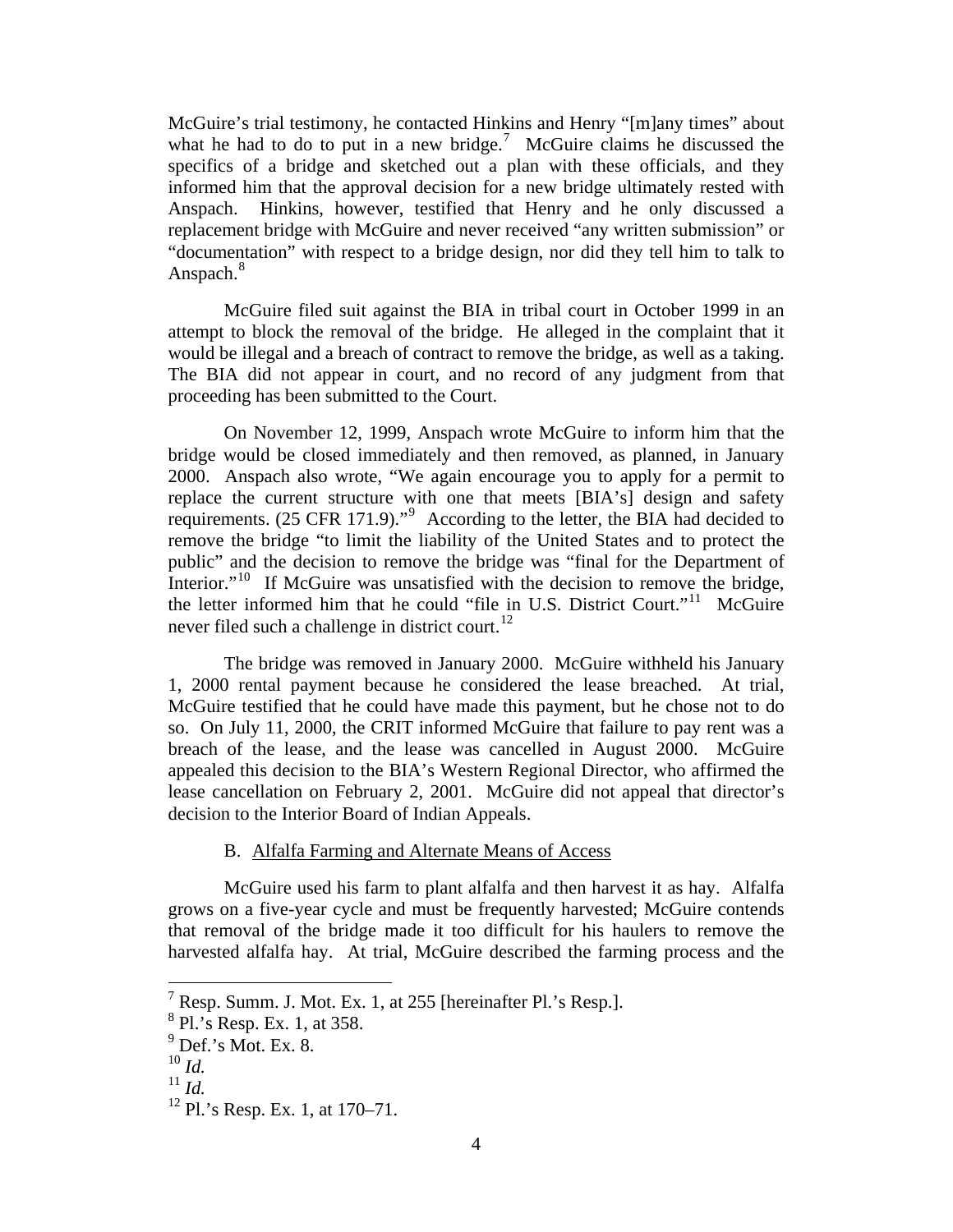equipment required. When the alfalfa is ready for harvest, a machine called a swather or wind rower cuts the hay. The cut swaths of hay are left in the field for a number of days, and then a tractor pulls a set of rakes through the hay to divide it into rows. A hay baler drives through the rows, picks up the hay, and compresses it into bales. McGuire's bales ranged from 80 to 135 pounds. After the hay is baled, a machine called a roadsider picks up the bales and arranges them into large stacks suitable for review by potential purchasers and eventual pickup by a hauler. Finally, a hauler transports bales of purchased hay off of the farm. Defendant's expert provided the Court with general dimensions of the trucking rigs used by haulers for these hay bales. $^{13}$  $^{13}$  $^{13}$ 

In 1999 and 2000, McGuire stacked his baled hay near the Eighth Avenue Bridge, and, before the bridge's removal, his haulers crossed that bridge to pick up the hay from that stack. After the removal of the bridge, McGuire had to use small gooseneck trailers to remove the hay, and many of his haulers refused to repeat the process, which they found dangerous. McGuire contends that removal of the bridge made it inefficient to haul hay off of the northern portion of his property.

Defendant asserts that McGuire had other options for removing the hay. Defendant's expert, Dr. L. Niel Allen, identified four options for removing hay from the property.<sup>[14](#page-4-1)</sup> First, McGuire could have accessed the stack at Eighth Avenue from a bridge to the west at Tenth Avenue, but he would have had to make approximately \$25,960 in capital costs to improve this route, as well as incur \$9,600 annually in hauling costs due to the lengthened drive time. Second, McGuire could have accessed the Eighth Avenue stack from the east via a bridge at Brown Road, which would require \$8,600 in capital costs and \$14,400 annually in additional hauling costs. Third, McGuire could have used a more distant northern route via Levee Road, which would have cost him an additional \$9,600 per year in hauling costs, as well as \$500 to clear brush. Fourth, Dr. Allen suggested that McGuire could have moved the location of his stacks nearer to either the Tenth Avenue Bridge or the Brown Road Bridge, which would have cost him approximately \$30,266 over the remainder of the lease.

All told, Dr. Allen estimated the cost of these four options to range from \$30,266 to \$78,600 over the remainder of the lease. In his response, McGuire does not present any evidence or testimony to controvert Dr. Allen's findings and estimates; he only states at one point that Dr. Allen's findings are "not possible."[15](#page-4-2) McGuire instead insists that "[t]he bridge provided the only access point for the farm's northern section."<sup>[16](#page-4-3)</sup>

<sup>13</sup> *See* Def.'s Mot. Ex. 15.

<span id="page-4-1"></span><span id="page-4-0"></span> $^{14}$   $\mathrm{Id}$ .

<span id="page-4-2"></span><sup>&</sup>lt;sup>15</sup> Resp. Def.'s Proposed Findings of Fact  $\P$  13.

<span id="page-4-3"></span> $^{16}$  *Id.* at ¶ 13.1.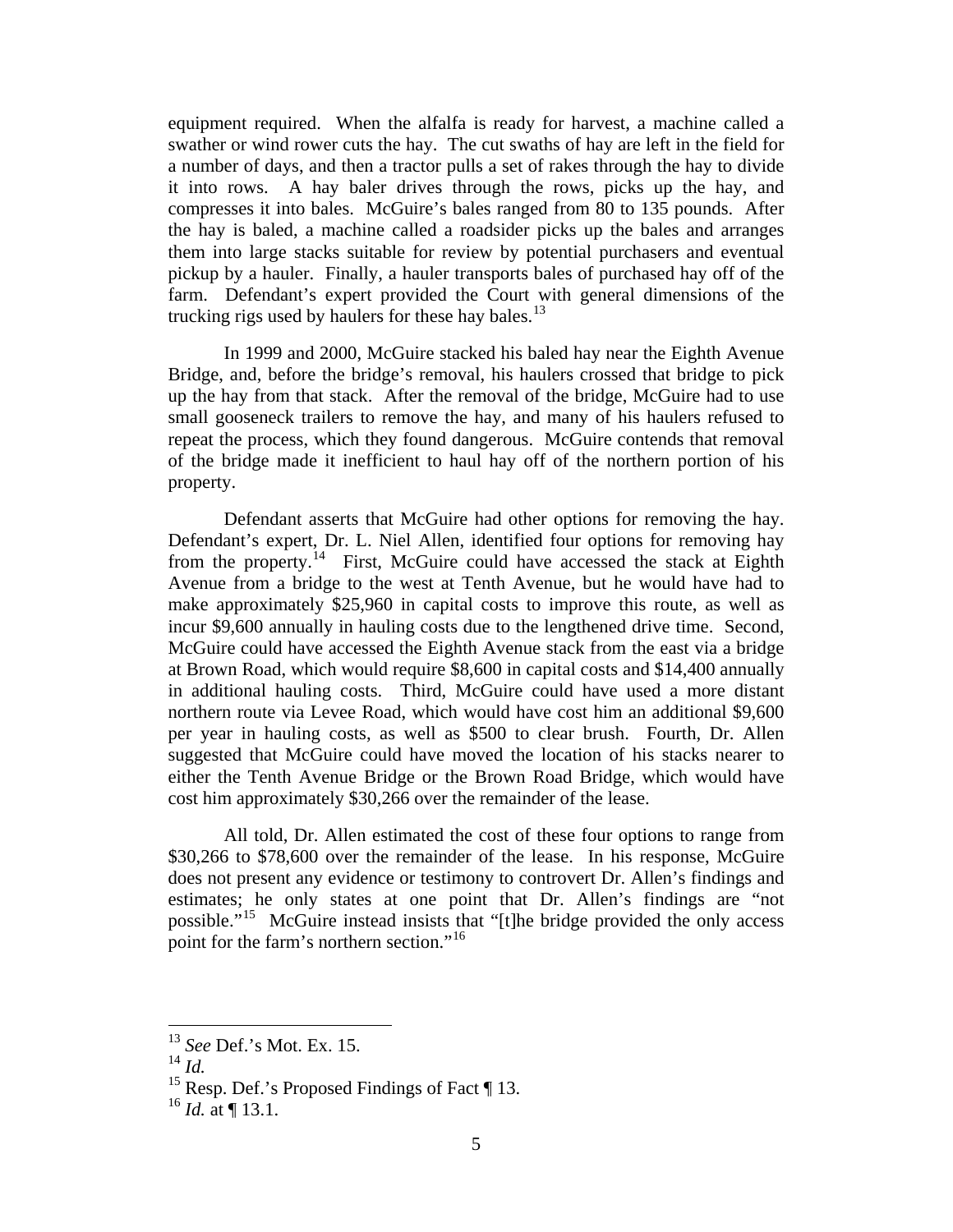## C. Procedural History

In June 2001, McGuire filed for Chapter 11 bankruptcy relief in the United States District Court of Arizona. He then filed, on November 13, 2001, an inverse condemnation claim against the United States. *McGuire*, 550 F.3d at 908. Defendant moved to dismiss for lack of subject matter jurisdiction on sovereign immunity grounds. *Id.* As noted above, the bankruptcy court relied on *Quality Tooling*, and issued a recommendation that sovereign immunity had been waived by the Tucker Act, 28 U.S.C. § 1491 (2006). *McGuire*, 550 F.3d at 908. The district court adopted these recommendations and remanded for trial. *McGuire*, 550 F.3d at 908. After trial, the bankruptcy court concluded that the United States had committed a regulatory taking and recommended an award of \$1,132,059.60. *Id.* This amount represented the rent McGuire would have paid over the next five years of the lease. The district court rejected this recommendation and found that McGuire's claim was not ripe for review because he had not followed the proper procedures for seeking a replacement bridge. *Id.*

On appeal, the Ninth Circuit reversed and found the claim ripe for review. *Id.* at 910. The court also, however, found the decision of the Federal Circuit in *Quality Tooling* to be erroneous and held that the district court lacked jurisdiction over the merits of the takings claim, since it exceeds \$10,000. *Id.* at 913. The court therefore remanded the case to the district court, with instructions to transfer it here pursuant to 28 U.S.C. § 1631. *Id.* at 915.

Following transfer, a complaint was filed in this Court on June 30, 2009. The parties conducted limited discovery, and on September 3, 2010 defendant moved to dismiss or, in the alternative, for summary judgment. McGuire filed a response on September 21, 2010, and defendant filed a reply on September 28, 2010. Oral argument was held on January 19, 2011.

# II. **Analysis**

Defendant raises two primary issues in its motion. Defendant first argues that the takings claim never ripened, and thus moves to dismiss. In the alternative, defendant argues that even if the claim is ripe, McGuire cannot demonstrate a taking, and that summary judgment in defendant's favor is therefore appropriate.

#### A. Motion to Dismiss

The issue of ripeness, around which defendant centers its motion to dismiss, was previously briefed before and adjudicated by the Ninth Circuit. That court found the claim ripe. *McGuire*, 550 F.3d at 910. According to defendant, however, the Ninth Circuit's discussion of ripeness was mere dicta, issued by a court without jurisdiction, and this Court must reexamine the issue. McGuire, on the other hand, argues that the Court is bound by the Ninth Circuit's determination under the law of the case doctrine. The Court disagrees with elements of both parties' arguments but will abide by the Ninth Circuit decision.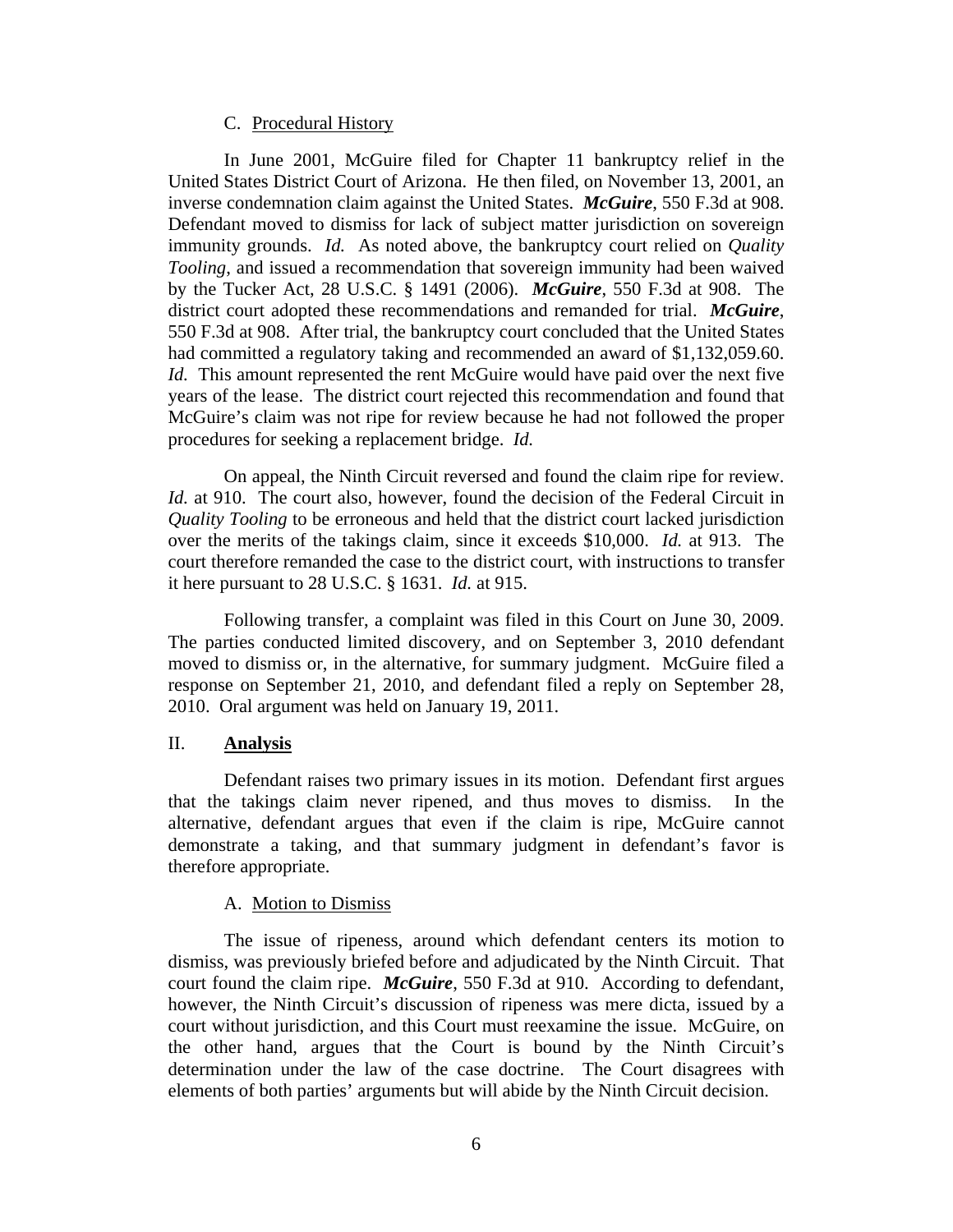#### 1. *Standard of Review*

Defendant has moved to dismiss for lack of jurisdiction under RCFC 12(b)(1). The Tucker Act sets the "jurisdictional reach" of the Court of Federal Claims. *Rick's Mushroom Serv., Inc. v. United States*, 521 F.3d 1338, 1343 (Fed. Cir. 2008). That Act waives the sovereign immunity of the federal government for certain claims, including those founded upon the Constitution. 28 U.S.C. § 1491(a)(1); s*ee also Sanders v. United States*, 252 F.3d 1329, 1334 (Fed. Cir. 2001). Since the Tucker Act does not itself create any substantive rights, a plaintiff must identify a substantive right, such as the Takings Clause of the Fifth Amendment, that entitles it to relief. *See United States v. Testan*, 424 U.S. 392, 398 (1976); *Jan's Helicopter Serv., Inc. v. F.A.A.*, 525 F.3d 1299, 1309 (Fed. Cir. 2008). Although the Court of Federal Claims shares jurisdiction with federal district courts for takings claims not in excess of \$10,000, 28 U.S.C. § 1346(a)(2), the court has exclusive jurisdiction for claims over \$10,000. *See E. Enters. v. Apfel*, 524 U.S. 498, 520 (1998); *Jan's Helicopter*, 525 F.3d at 1304.

A plaintiff must establish by a preponderance of the evidence facts sufficient to invoke the court's jurisdiction. *See M. Maropakis Carpentry, Inc. v. United States*, 609 F.3d 1323, 1327 (Fed. Cir. 2010). At the jurisdictional stage, a plaintiff does not have to prove these facts but "need only plead[]" sufficient facts. *Total Med. Mgmt., Inc. v. United States*, 104 F.3d 1314, 1319 (Fed. Cir. 1997). Undisputed allegations in a complaint are "normally consider[ed] . . . to be true and correct," but a defendant may challenge the truth of any jurisdictional facts. *Reynolds v. Army & Air Force Exch. Serv.*, 846 F.2d 746, 747 (Fed. Cir. 1988). A court may consider evidence to resolve any factual disputes regarding those facts. *Id.*

Defendant has also moved to dismiss for failure to state a claim on which relief can be granted under RCFC 12(b)(6). To survive such a motion, a plaintiff must "plead[] factual content that allows the court to draw the reasonable inference that the defendant is liable for the misconduct alleged." *Ashcroft v. Iqbal*, 129 S. Ct. 1937, 1949 (2009). In ruling on such a motion, a "court must" accept as true the complaint's undisputed factual allegations and should construe them in a light most favorable to the plaintiff." *Cambridge v. United States*, 558 F.3d 1331, 1335 (Fed. Cir. 2009).

# 2. *Takings Claims Must Ripen Before They are Suitable for Review.*

Before this Court—or any court—can hear a takings claim, that claim must have ripened. *See Howard W. Heck & Assocs., Inc. v. United States*, 134 F.3d 1468, 1471 (Fed. Cir. 1998); *see also Nat'l Park Hospitality Ass'n v. Dep't of Interior*, 538 U.S. 803, 807–08 (2003) (discussing why courts refuse to exercise jurisdiction over unripe claims).

A regulatory takings claim does not ripen "until the government entity charged with implementing the regulations has reached a final decision regarding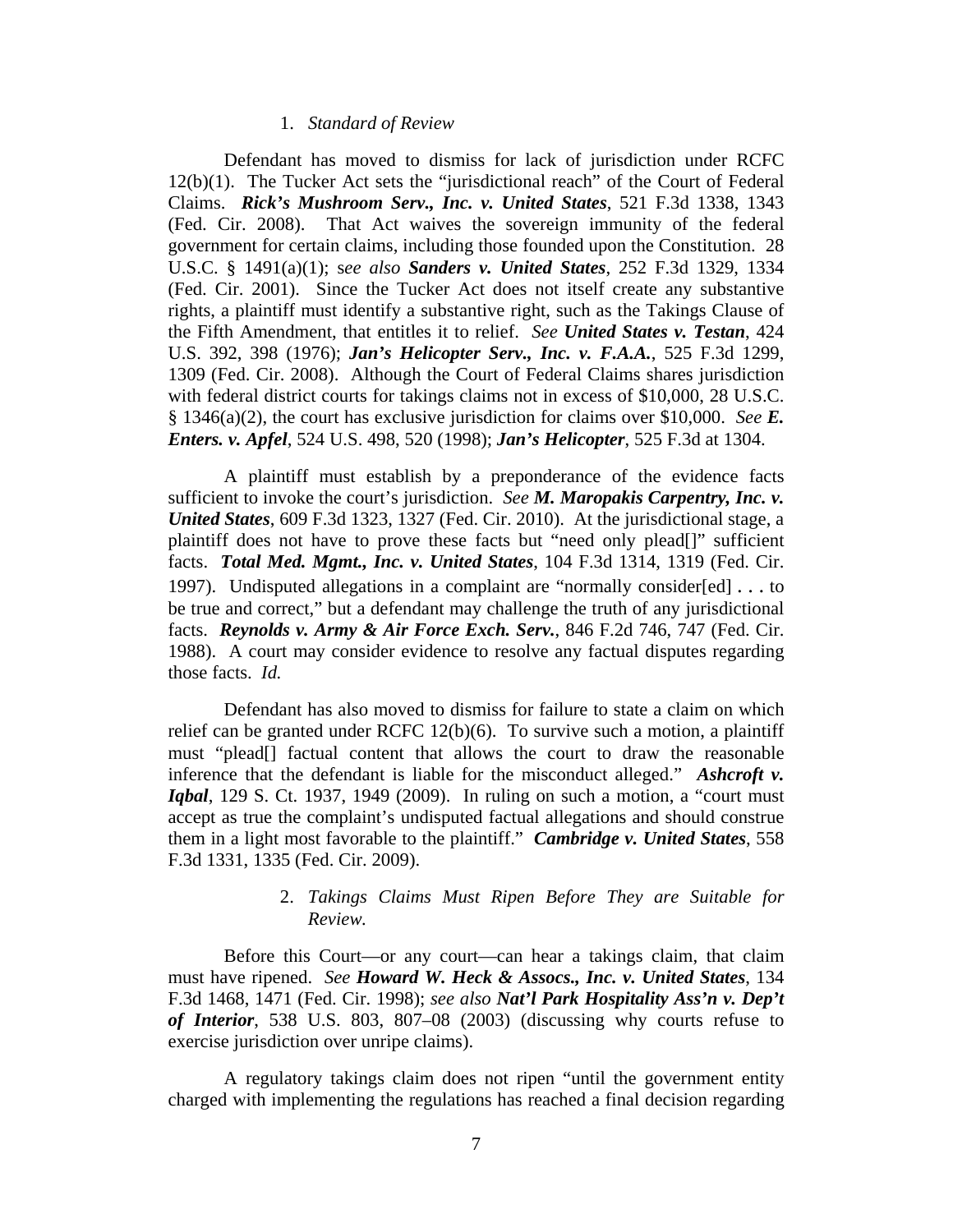the application of the regulations to the property at issue." *Williamson Cnty. Reg'l Planning Comm'n v. Hamilton Bank*, 473 U.S. 172, 186 (1985). A court must know "to a reasonable degree of certainty what limitations the agency will, pursuant to regulations, place on the property." *Morris v. United States*, 392 F.3d 1372, 1376 (Fed. Cir. 2004). If an agency has "procedures for obtaining a final decision, a takings claim is unlikely to be ripe until the property owner complies with those procedures." *Id.*

The ripeness doctrine "does not require a landowner to submit applications for their own sake." *Palazzolo v. Rhode Island*, 533 U.S. 606, 622 (2001). The key is simply to know "how far the regulation goes" and how it applies to the property at issue. *MacDonald, Sommer & Frates v. Yolo Cnty.*, 477 U.S. 340, 348 (1986). Until this is known, "'it is impossible to tell whether the land retain[s] any reasonable beneficial use or whether [existing] expectation interests [have] been destroyed.'" *Id.* at 349 (quoting *Williamson Cnty.*, 473 U.S. at 190 n.11). Toward this end, a plaintiff must allow the relevant authority "the opportunity, using its own reasonable procedures, to decide and explain the reach of a challenged regulation." *Palazzolo*, 533 U.S. at 620.

A failure to obtain a final decision may be excused under either the administrative futility or extraordinary delay exceptions to ripeness. Generally, a property owner must comply with administrative processes where those processes "could reasonably result in a more definite statement of the impact of the regulation." *Morris*, 392 F.3d at 1376. In the narrow circumstance "'in which the administrative entity has no discretion regarding the regulation's applicability and its only option is enforcement,'" courts will not require a plaintiff to pursue further administrative processes. *Id.* (quoting *Greenbrier v. United States*, 193 F.3d 1348, 1359 (Fed. Cir. 1999)). This administrative futility exception is narrow and is designed to prevent a plaintiff from having to "'submit *multiple* applications when the manner in which the first application *was rejected* makes it clear that no project will be approved.'" *Howard W. Heck*, 134 F.3d at 1472 (quoting *S. Pac. Transp. Co. v. City of Los Angeles*, 922 F.2d 498, 504 (9th Cir. 1990)).

Extraordinary delay in the government's permitting process may also excuse a failure to obtain a final decision. *Boise Cascade Corp. v. United States*, 296 F.3d 1339, 1352 (Fed. Cir. 2002). The relevant delay must be truly "extraordinary," and the Federal Circuit has called an eighteen-month delay in one case "far short of extraordinary." *Appolo Fuels, Inc. v. United States*, 381 F.3d 1338, 1351 (Fed. Cir. 2004); *see also Tahoe-Sierra Pres. Council, Inc. v. Tahoe Reg'l Planning Agency*, 535 U.S. 302, 306 (2002) (finding that a thirtytwo month delay was not extraordinary); *Wyatt v. United States*, 271 F.3d 1090, 1097 (Fed. Cir. 2001) (finding that a ten-year delay was not extraordinary). It is a "rare circumstance" to find an extraordinary delay without also finding bad faith on the part of the government. *Wyatt*, 271 F.3d at 1098.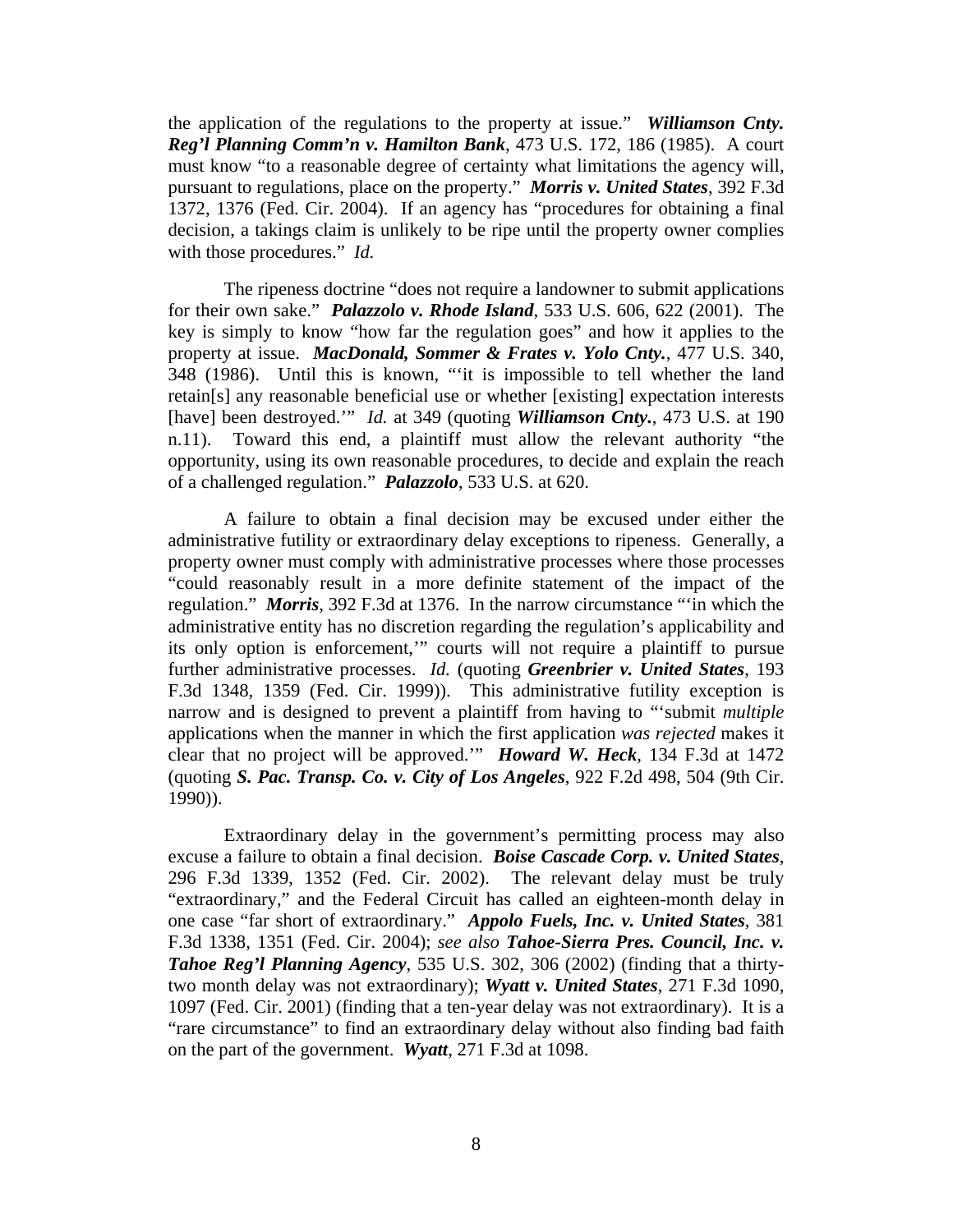# 3. *Is McGuire's Claim Ripe?*

The Ninth Circuit found McGuire's claim ripe. *McGuire*, 550 F.3d at 910. The parties, however, dispute the effect that decision should have on this Court.

# a. Once a Court Decides an Issue, that Decision Becomes the Law of the Case.

McGuire argues that the law of the case doctrine requires this Court to follow the Ninth Circuit's decision. "As most commonly defined, the doctrine [of the law of the case] posits that when a court decides upon a rule of law, that decision should continue to govern the same issues in subsequent stages in the same case." *Arizona v. California*, 460 U.S. 605, 618 (1983). Both a court's own decisions and the decisions of other courts in the same case become the law of the case. *See Christianson v. Colt Indus. Operating Corp.*, 486 U.S. 800, 816 (1988). Courts are "routinely" called upon to "apply law-of-the-case principles to transfer decisions of coordinate courts." *Id.* Even jurisdictional decisions receive law of the case treatment, and the Supreme Court has stated that "no reason" exists to apply law of the case principles "less rigorously to transfer decisions that implicate the transferee's jurisdiction." *Id.* at 816 n.5.

# *i. The Law of the Case Doctrine is Not the Same as Res Judicata.*

The doctrines of law of the case and *res judicata* differ, although the parties' arguments have not always heeded this difference. The government has argued that the Court should "'override [] *res judicata*.'"[17](#page-8-0) According to the government, overriding the decision is particularly appropriate in this case since "'[a]llowing the judgment to stand would substantially infringe the authority of another tribunal or agency of government."<sup>[18](#page-8-1)</sup>

These doctrines are related, but not identical. *Res judicata* bars the relitigation of issues in *subsequent* litigation, while the law of the case directs a court's discretion in the *same* litigation. *See S. Ry. Co. v. Clift*, 260 U.S. 316, 319 (1922) ("[T]here is a difference between [law of the case] and res adjudicata."). In the case around which the government centers its argument, the Court of Appeals for the Fifth Circuit acknowledged it lacked jurisdiction over a claim against the government but nevertheless issued a "predicate" judgment. *Christopher Vill., L.P. v. United States*, 360 F.3d 1319, 1324 (Fed. Cir. 2004). In a *subsequent* lawsuit, the Court of Federal Claims refused to be bound by *res judicata* to a judgment issued by a court without jurisdiction, and the Federal Circuit affirmed. *Id.* at 1321. In this case, McGuire does not attempt to use a

<span id="page-8-0"></span><sup>17</sup> Def.'s Mot. 16 (quoting *Christopher Vill., L.P. v. United States*, 360 F.3d 1319, 1332 (Fed. Cir. 2004)).

<span id="page-8-1"></span><sup>&</sup>lt;sup>18</sup> *Id.* (quoting *Christopher Vill.*, 360 F.3d at 1330) (internal quotations removed).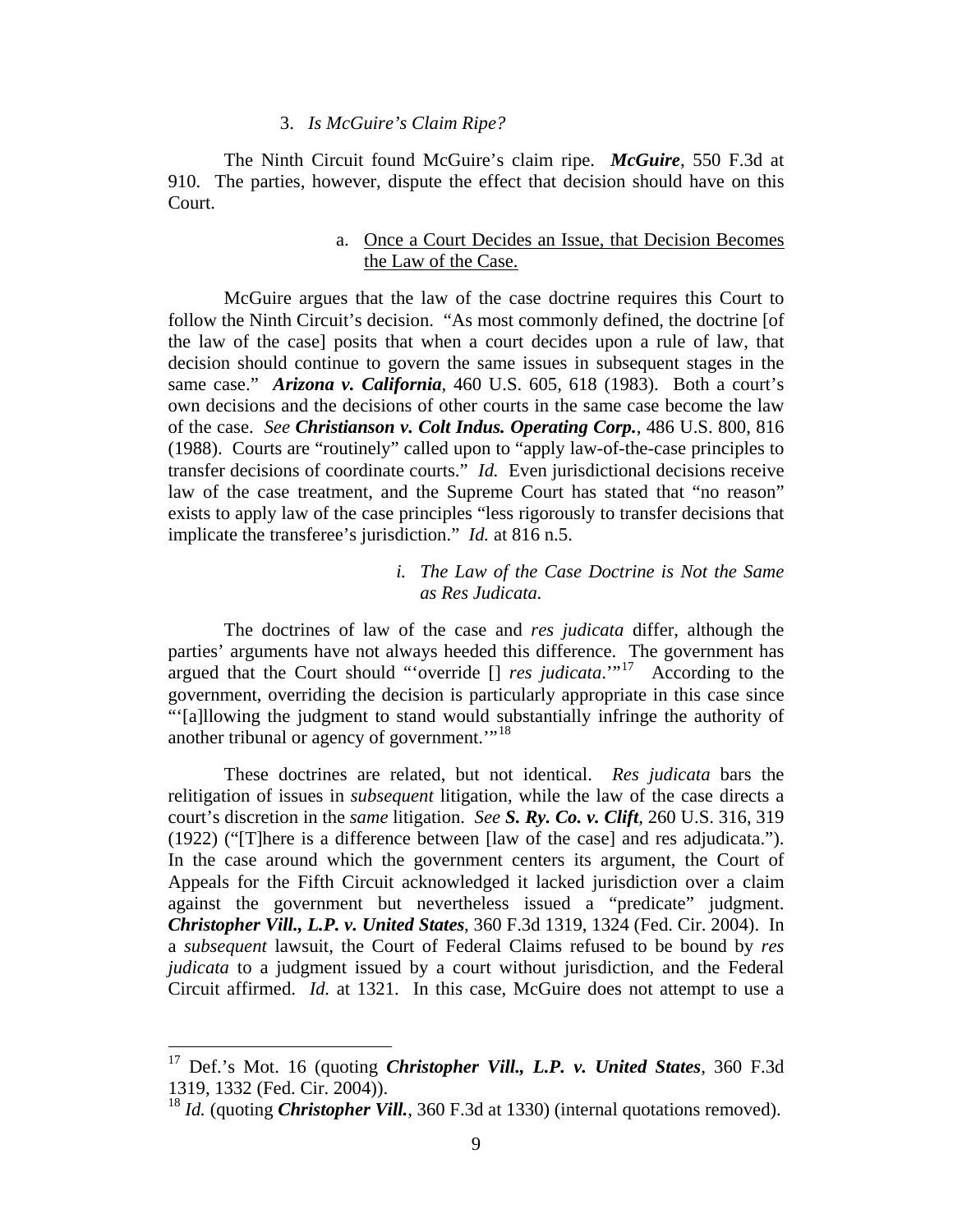judgment in a prior case to bind the parties in the present one. Instead, he asks the Court to not overturn a decision already made in this case.

# *ii. How Much Deference is Due?*

An issue that has been decided in a case becomes the law of the case and influences later decisions in two different, though closely related ways. First, when an appellate court decides an issue, that decision binds the lower court from which the case was appealed. *See In re Sanford Fork & Tool Co.*, 160 U.S. 247, 255 (1895) (noting that when an appellate court decides a case the lower court "is bound by the decree as the law of the case"); *Exxon Corp. v. United States*, 931 F.2d 874, 877 (Fed. Cir. 1991) ("Law of the case, then, merely requires a trial court to follow the rulings of an appellate court."). Second, when a court itself, or a "coordinate court" in a transferred case, has decided an issue, then a court "should be loathe" to revisit the decision, although it is not binding. *Christianson*, 486 U.S. at 817. In the latter situation, revisiting a decision would be improper "in the absence of extraordinary circumstances such as where the initial decision was 'clearly erroneous and would work a manifest injustice.'" *Id.*  (quoting *Arizona*, 460 U.S. at 618 n.8); *see also Federal Air Marshals v. United States*, 84 Fed. Cl. 585, 590 (2008).

The procedural posture of this case is somewhat unusual and has led to arguments from the parties that touch on both levels of deference. Under normal circumstances, the Court of Federal Claims receives transferred cases from federal district courts and must consider the law of the case effect of those district courts' decisions. *See, e.g.*, *Taylor v. United States*, 73 Fed. Cl. 532, 538 (2006) (reviewing the decision of the United States District Court for the Central District of California to transfer a case to the Court of Federal Claims). This clearly falls under the second type of deference, as federal district courts are "coordinate" to this Court, and their decisions are not binding upon it.

McGuire, however, argues that the first, binding type of deference should apply in this case, since a decision was reached by an appellate court.<sup>[19](#page-9-0)</sup> The Court disagrees. The appellate court that issued the decision was the appellate court from another circuit. The decisions of the Federal Circuit, not the Ninth Circuit, are binding on this Court. *See Coltec Indus., Inc. v. United States*, 454 F.3d 1340, 1353 (Fed. Cir. 2006).

The government argues that the second, non-binding type of deference applies. The Court agrees, but notes a confusion with the terminology usually used to describe this type of deference. In *Christianson* and other cases, this type of deference is applied to the review of a court's own decisions or decisions of "coordinate courts" in the same suit. 486 U.S. at 816. In this case, the decision in question was reached neither by the court itself nor a "coordinate court," since the Court of Appeals for the Ninth Circuit, as an appellate court, is coordinate to the Court of Appeals for the Federal Circuit. *See Biotechnology Indus. Org. v.* 

<span id="page-9-0"></span> $19$  Pl.'s Resp. 2.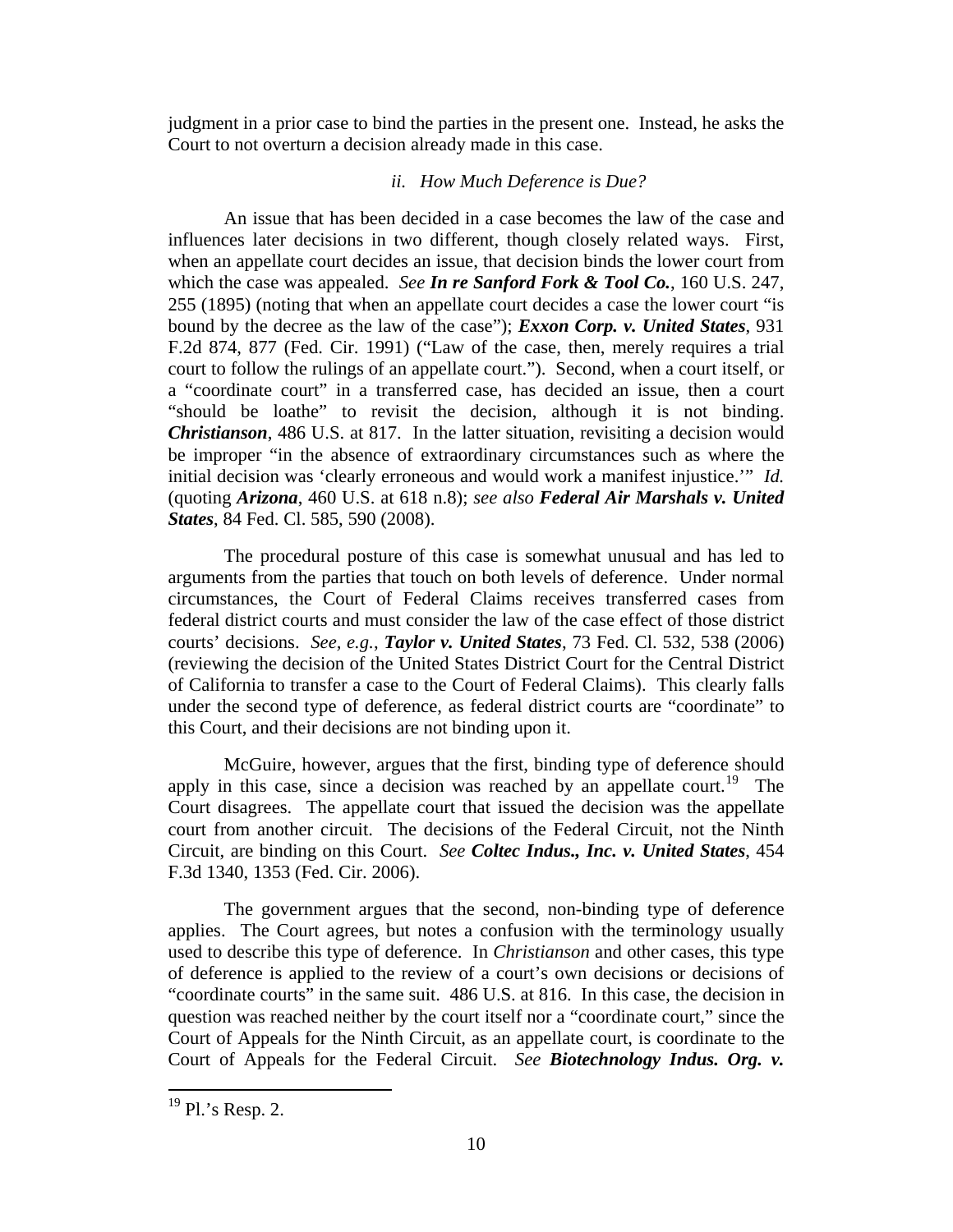*District of Columbia*, 496 F.3d 1362, 1369 n.1 (Fed. Cir. 2007) ("*Christianson* directs *appellate courts* to apply the law of the case doctrine and defer to *sister Circuits'* jurisdictional determinations upon a transfer.") (emphasis added).

A similar procedural path appears in *Doko Farms v. United States*, 861 F.2d 255 (Fed. Cir. 1988), and suggests that the deference appropriate to a "coordinate court" should apply here. In that case, a suit was brought in federal district court and appealed to the Fifth Circuit, which held that the district court lacked jurisdiction, and transferred the case to the United States Claims Court. *Id.* at 256. The Claims Court, however, conducted an "independent evaluation" that did not treat the Fifth Circuit's decision as the law of the case, and retransferred the case. *Id.* The Federal Circuit held that the Claims Court erred and that "[t]he decision of the Fifth Circuit . . . is the law of the case." *Id.* The court also stated that it did not need to analyze the Claims Court's reasons for retransfer, but noted "that the decision of the Claims Court was rendered prior to the decision of the Supreme Court in *Christianson*." *Id.* at 256. This language strongly suggests that the rule in *Christianson* for "coordinate courts" would have been relevant and applicable to the Claims Court's consideration of the Fifth Circuit decision.

Finally, defendant argues that no deference is due because the Ninth Circuit lacked jurisdiction and their decision on ripeness was merely dicta. Only issues that were "actually decided, either explicitly or by necessary implication," are considered the law of the case. *Toro Co. v. White Consol. Indus., Inc.*, 383 F.3d 1326, 1335 (Fed. Cir. 2004). In this case, the Ninth Circuit wrote that "judicial economy and courtesy to transferee courts dictates" the resolution of the threshold issue of ripeness prior to transfer, and that "it would be inappropriate to transfer a case that we did not consider ripe for adjudication." *McGuire*, 550 F.3d at 910 n.3. The court then looked to the "uncontested district court jurisdiction over the bankruptcy" and the "authority from the Federal Circuit Court of Appeals indicating that the district court had jurisdiction over the Tucker Act claim," even though the Ninth Circuit found that authority to be erroneous. *Id.* at 913–14 (discussing and rejecting *Quality Tooling*). Relying on those two factors, the appellate court transferred the case to this Court, under 28 U.S.C. § 1631, which allows a transfer to cure want of jurisdiction if a court finds that transfer "is in the interests of justice" and that the case "could have been brought" in the transferee court. Given this reasoning, the Court will not disregard the Ninth Circuit's analysis as dicta.

The Court, therefore, holds that the decision of the Ninth Circuit is the law of the case and that it is appropriate to review that decision under the principles outlined in *Christianson*.

> b. Do "Extraordinary Circumstances" Compel the Court to Overturn the Ninth Circuit's Decision?

Since the decision in *Christianson* controls, the Court may "revisit" the Ninth Circuit's decision, but will not change the outcome of that decision, unless "extraordinary circumstances" apply, such as if the Ninth Circuit's decision was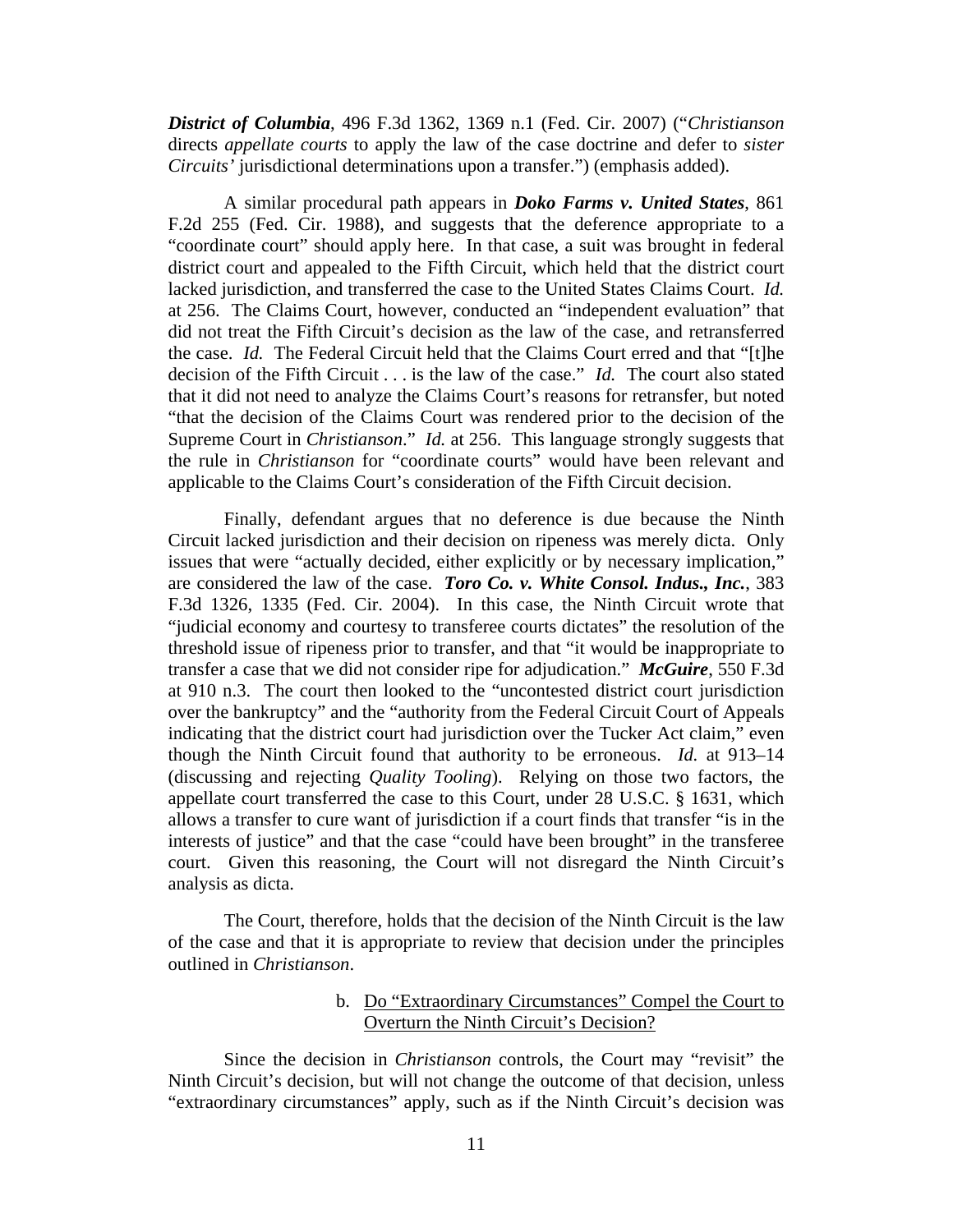"'clearly erroneous and would work a manifest injustice.'"[20](#page-11-0) *Christianson*, 486 U.S. at 817 (quoting *Arizona*, 460 U.S. at 618 n.8). If the Ninth Circuit's decision is clearly erroneous, it would be reversible error for the Court to let it stand. *See, e.g.*, *Rodriguez v. United States*, 862 F.2d 1558, 1560 (Fed. Cir. 1988) (holding that it was error for the Claims Court to not retransfer a case that was improperly transferred to the court).

The regulations in force at the time the bridge at Eighth Avenue was removed provided guidance for the construction of bridges. Under those regulations,

[S]tructures crossing or encroaching on project canal, lateral or drain rights-of-way which are needed for private use may be constructed privately in accordance with plans approved by the Officer-in-Charge . . . . Such structures will be constructed and maintained under revocable permits on proper forms issued by the Officer-in-Charge of the irrigation project to the party or parties desiring such structures.

25 C.F.R. § 171.9(c) (1999). On three separate occasions, the BIA informed McGuire that he could apply for one of these permits by submitting plans in accordance with the regulations to Anspach, the Officer-in-Charge.<sup>[21](#page-11-1)</sup> The BIA in practice, however, did not use a formal process for the submission of applications, and Anspach himself "had never personally received a written proposal during his tenure at the BIA." *McGuire*, 550 F.3d at 909.At trial, Anspach described the BIA's process in this way:

Somebody wants to put in a bridge, they come to us and say, "We'd like to put a bridge here. And can you help us come up with some plans and specs[?]" Or "Here are my proposed plans and specs. What do you think?" And then we have our engineers and staff look at it and go from there.<sup>[22](#page-11-2)</sup>

In a letter to McGuire that informed him of the bridge removal, Anspach told him to contact Ted Henry if he had any questions.<sup>[23](#page-11-3)</sup> McGuire did contact Henry, as well as Hinkins, and discussed the bridge removal and a new bridge with them. According to McGuire, they informed him that they could not make a final decision, only Anspach could, but Anspach never replied to any contact from McGuire. As the Ninth Circuit noted, McGuire also challenged the removal

1

<span id="page-11-0"></span> $20$  The government also argues that, whatever the law of the case, a court still has an obligation to examine its own jurisdiction. This argument is merely axiomatic. In every case, a court has the responsibility to ensure that it has subject matter jurisdiction. *See View Eng'g, Inc. v. Robotic Vision Sys., Inc.*, 115 F.3d 962, 963 (Fed. Cir. 1997). That obligation is no different here.

<span id="page-11-1"></span><sup>21</sup> Def.'s Mot. Ex. 5; *id.* at Ex. 7; *id.* at Ex. 8.

<span id="page-11-2"></span> $22$  Pl.'s Resp. Ex. 1 at 300.

<span id="page-11-3"></span> $^{23}$  Def.'s Mot. Ex. 5.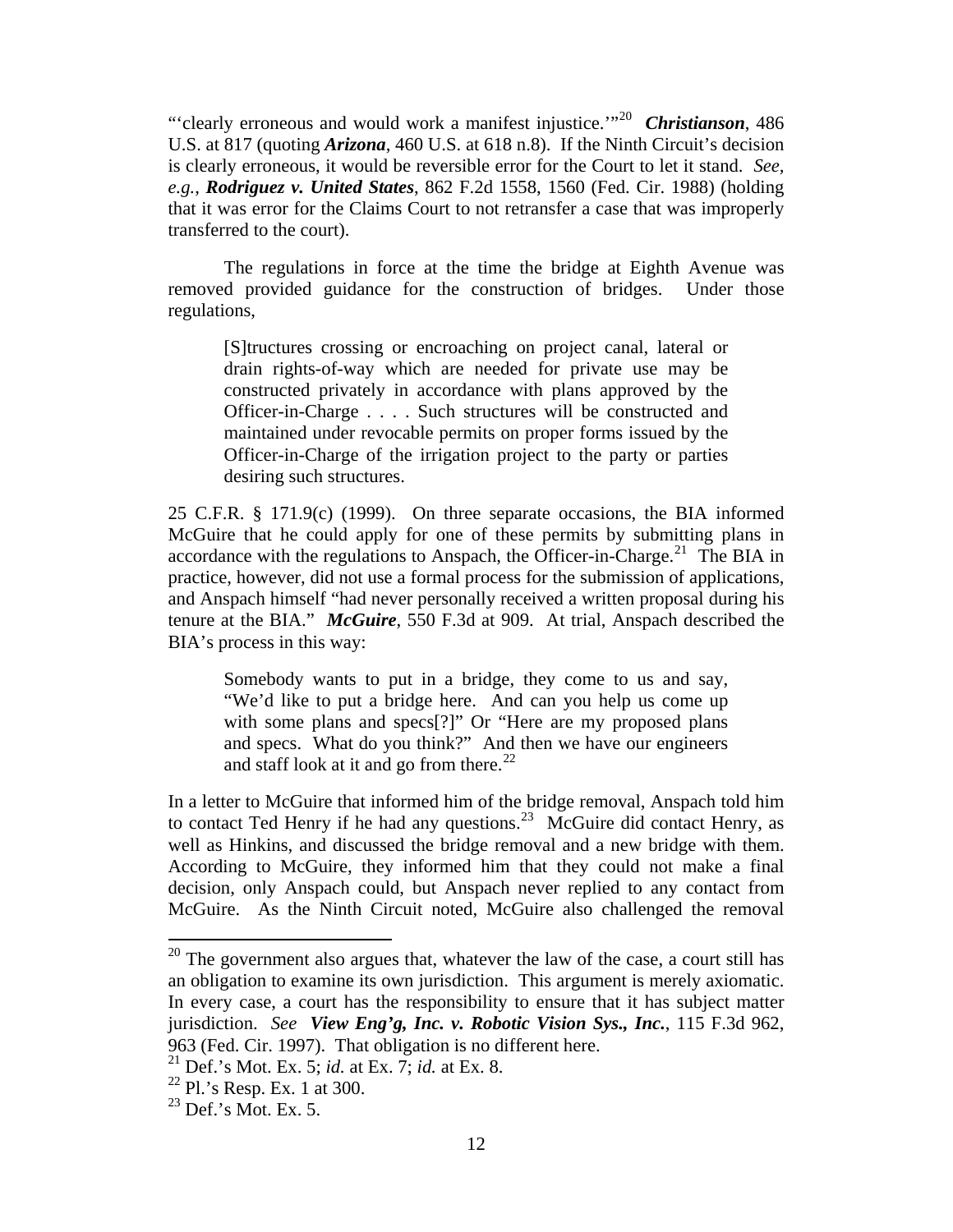decision in tribal court, where the BIA did not appear, and unsuccessfully appealed the lease cancellation within the BIA. *McGuire*, 550 F.3d at 907. After McGuire left the property, the subsequent tenant applied for and received a permit, which allowed him to construct a new bridge.

The Ninth Circuit found that McGuire "did everything reasonably within his power to prevent removal of the bridge and, when those efforts proved ineffective, to build a new one." *Id.* at 909.Therefore, the Ninth Circuit held that the claim was ripe. *Id.* at 910. McGuire similarly argues before this Court that the government reached a "final" decision when it removed the bridge. $24$ Anspach himself referred to the decision to block and remove the bridge as "final," although he did not address McGuire's request for a new bridge.<sup>[25](#page-12-1)</sup>

McGuire could have done more to obtain permission for a new bridge. He could have, for instance, submitted a permit application, as the tenant after him did, or he could have more actively pursued the informal process the BIA used. As defendant pointed out at oral argument, McGuire testified that he discussed with BIA officials a replacement bridge and drew a sketch of it prior to October 1999, but he was informed by letter in November 1999 that he needed to apply for a permit in order to replace the bridge.<sup>[26](#page-12-2)</sup> A reasonable person might have known that more steps were needed to apply for a permit to construct a new bridge.

If the Court were called on to look at this issue anew, it might reach a different decision, but a decision in this case has already been made. A consequence of the law of the case in transferred cases is that judges must, at times, follow decisions that they themselves would not have made. This is appropriate:

If the law-of-the-case doctrine is to have any substance, it must sometimes require a judge to uphold a ruling on a question that the

<span id="page-12-0"></span> $24$  McGuire also argues that he does not need to obtain a "final decision" because of the extraordinary delay and futility exceptions, neither of which the Ninth Circuit addressed. The Court disagrees. McGuire first orally requested permission for a new bridge sometime after February 1999. The old bridge was removed in January 2000, and McGuire's lease was cancelled in August 2000. A court considering whether or not a delay is extraordinary looks at three basic factors: length of the delay; presence of bad faith; and reasons for the delay. *See Bass Enters. Prod. Co. v. United States*, 381 F.3d 1360, 1366–67 (Fed. Cir. 2004). Under the most charitable interpretation of the facts and arguments, McGuire suffered a delay from February 1999 to August 2000. This short time frame, coupled with the absence of bad faith and the safety concerns behind the regulatory action, does not constitute an extraordinary delay. Furthermore, the administrative futility exception does not apply, since that exception, as discussed above, protects a claimant from having to submit multiple applications. *Howard W. Heck*, 134 F.3d at 1472.

<span id="page-12-1"></span> $25$  Def.'s Mot. Ex. 8.

<span id="page-12-2"></span><sup>&</sup>lt;sup>26</sup> Oral Argument Tr. at  $9:6-9:14$ , Jan. 19, 2011.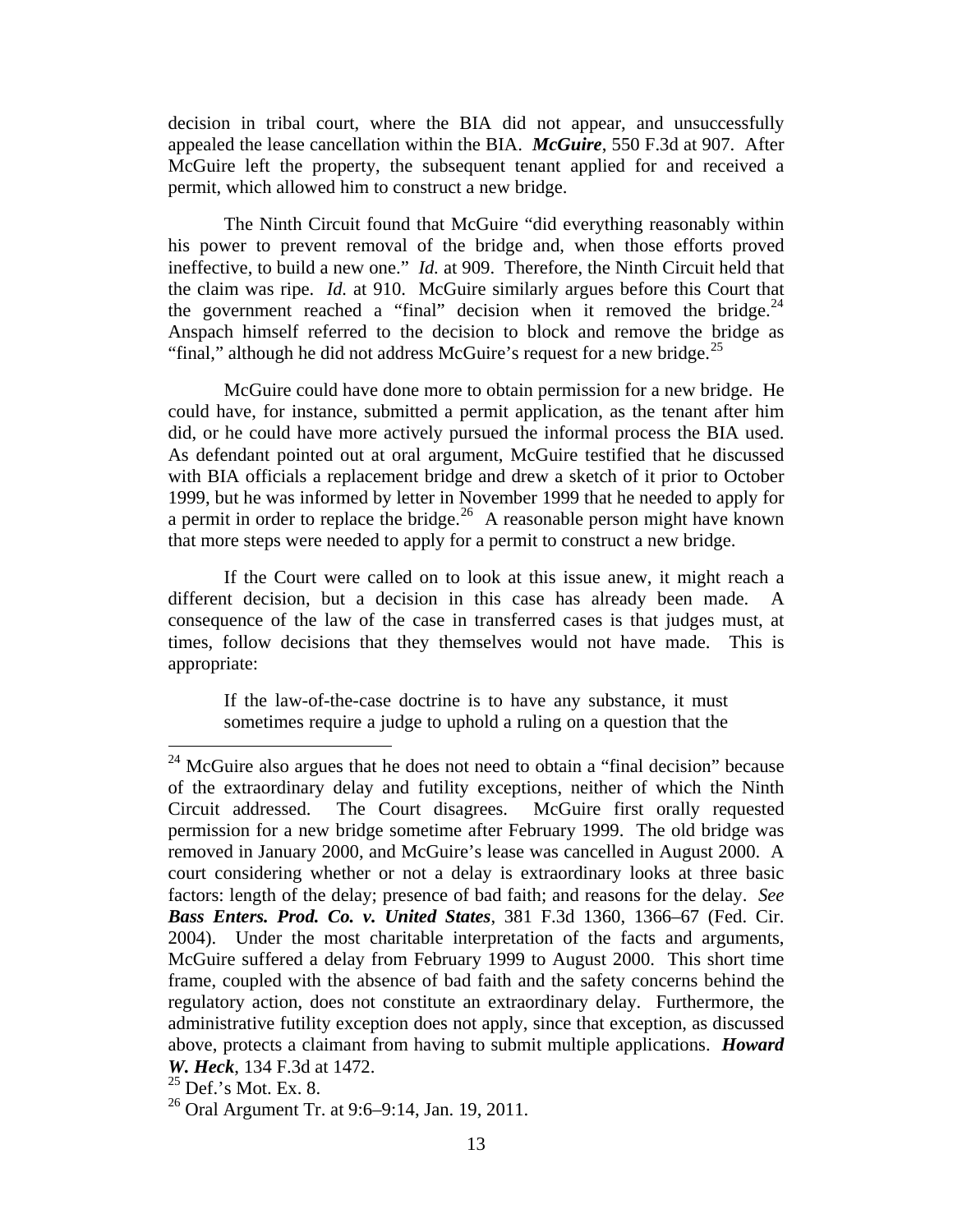judge would decide the other way if it were presented for the first time. . . . [T]he doctrine strongly discourages reconsideration of issues [that have been] addressed, fully considered, and decided.

*Hughes Aircraft Co. v. United States*, 86 F.3d 1566, 1578 (Fed. Cir. 1996) (Bryson, J., concurring). The Ninth Circuit decided, and the parties briefed, the ripeness issue. The Court does not find that any extraordinary circumstances compel it to overturn the decision, and will therefore abide by it.

#### B. Motion for Summary Judgment

The government has also moved for summary judgment and argues that, even if the Court finds the case ripe for review, McGuire cannot meet the Federal Circuit's standards for a taking.

## 1. *Standard of Review*

Summary judgment is appropriate when, after drawing all reasonable inferences in favor of the non-movant, no genuine issue of material fact exists for trial, and the movant is entitled to judgment as a matter of law. RCFC  $56(c)(1)$ ; *see Anderson v. Liberty Lobby, Inc.*, 477 U.S. 242, 248 (1986); *Consol. Coal Co. v. United States*, 615 F.3d 1378, 1380 (Fed. Cir. 2010). The party moving for summary judgment has the initial responsibility of demonstrating the absence of a genuine issue of material fact. *Celotex Corp. v. Catrett*, 477 U.S. 317, 323 (1986). A fact is material if it "might affect the outcome of the suit," and a dispute is genuine "if the evidence is such that a reasonable jury could return a verdict for the nonmoving party." *Anderson*, 477 U.S. at 248; *Long Island Sav. Bank, FSB v. United States*, 503 F.3d 1234, 1244 (Fed. Cir. 2007). Once that showing has been made, however, responsibility falls on the nonmoving party to respond and show the presence of a genuine issue of material fact. *Celotex*, 477 U.S. at 324. To establish a genuine issue of material fact, a party "must point to an evidentiary conflict created on the record; mere denials or conclusory statements are insufficient." *SRI Int'l v. Matsushita Elec. Corp. of America*, 775 F.2d 1107, 1116 (Fed. Cir. 1985). If the nonmoving party fails to make this showing, entry of summary judgment is "mandate[d]." *Celotex*, 477 U.S. at 322.

## 2. *The Federal Circuit Uses a Two-Step Test to Analyze Takings*.

The Takings Clause of the Fifth Amendment bars private property from being "taken for public use, without just compensation." U.S. CONST. amend. V. This provision aims to prevent the "[g]overnment from forcing some people alone to bear public burdens which, in all fairness and justice, should be borne by the public as a whole." *Armstrong v. United States*, 364 U.S. 40, 49 (1960).

The Federal Circuit uses a two-step test to analyze takings. A court first looks at what was allegedly taken and inquires whether or not a plaintiff has a property interest in it that is legally cognizable for purposes of the Fifth Amendment. *Schooner Harbor*, 569 F.3d at 1362. If a plaintiff does have such an interest, a court then determines whether or not the property interest was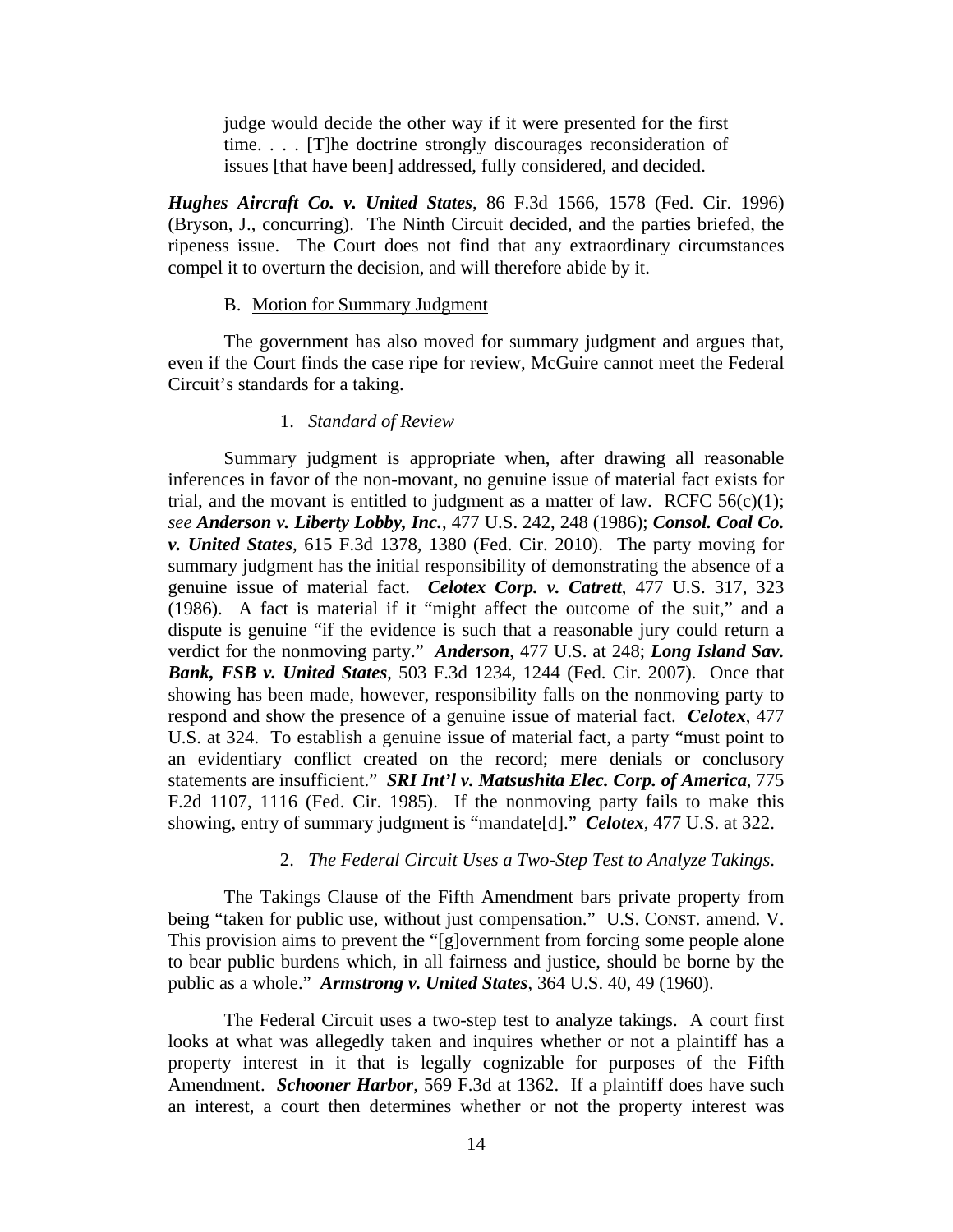actually "taken." *Acceptance Ins. Cos., Inc. v. United States*, 583 F.3d 849, 854 (Fed. Cir. 2009). Although early takings cases dealt primarily with the physical invasions of private property, courts now recognize that a regulation can also amount to a compensable taking. *See Lingle v. Chevron U.S.A., Inc.*, 544 U.S. 528, 537 (2005).[27](#page-14-0) In *Pennsylvania Coal Co. v. Mahon*, Justice Holmes wrote that "while property may be regulated to a certain extent, if regulation goes too far it will be recognized as a taking." 260 U.S. 393, 415 (1922). The key question in regulatory takings cases is how far is "too far," and, as discussed below, courts have fashioned several tests to answer this question.

## 3. *Does McGuire Have a Legally Cognizable Property Interest?*

The Fifth Amendment does not specify or create the property interests that it protects, and no rigid test exists for determining whether a property interest is legally cognizable. *See Air Pegasus of D.C., Inc. v. United States*, 424 F.3d 1206, 1213 (Fed. Cir. 2005). Instead of a rigid test, a court identifies "the use interest proscribed by the governmental action" and determines whether that use "was part of the owner's title to begin with, *i.e.*, whether the land use interest was a 'stick in the bundle of property rights' acquired by the owner." *M & J Coal Co. v. United States*, 47 F.3d 1148, 1154 (Fed. Cir. 1995) (citing *Lucas*, 505 U.S. at. 1027). To answer this question, a court looks to "existing rules and understandings and background principles derived from an independent source, such as state, federal, or common law, [to] define the dimensions of the requisite property rights for purposes of establishing a cognizable taking." *Air Pegasus*, 424 F.3d at 1213 (internal quotations removed). These background principles include the regulatory framework as well as the classic rights of possession, use, exclusion, and transfer. *See Members of Peanut Quota Holders Ass'n v. United States*, 421 F.3d 1323, 1330–31 (Fed. Cir. 2005) ("[A] compensable interest is indicated by the absence of express statutory language precluding the formation of a property right in combination with the presence of the right to transfer and the right to exclude.").

<span id="page-14-0"></span><sup>27</sup> At oral argument, McGuire's counsel briefly argued that there was a compensable physical taking. Oral Argument Tr. at 35:4–19. Counsel suggested that a physical taking could occur when the government has blocked the entrance to a property, without actually entering the property. *Id.* Since oral argument was the first time McGuire has suggested that a physical taking occurred, the issue has not been briefed by the parties, and an extensive discussion of it is unnecessary at this time. The Court notes, however, that the Federal Circuit recently described the "clear line between physical and regulatory takings"; physical takings "involve a physical occupation or destruction of property, while [regulatory takings] involve restrictions on the use of property." *CRV Enters., Inc. v. United States*, 626 F.3d 1241, 1246 (Fed. Cir. 2010). *See also id.* at 1248 n.6 (citing *Warren v. City of Athens*, 411 F.3d 697, 705 (6th Cir. 2005) (finding no physical taking where the government did not "physically encroach[] on [plaintiffs'] property")). Without an actual encroachment onto property, a physical taking is unlikely to be found.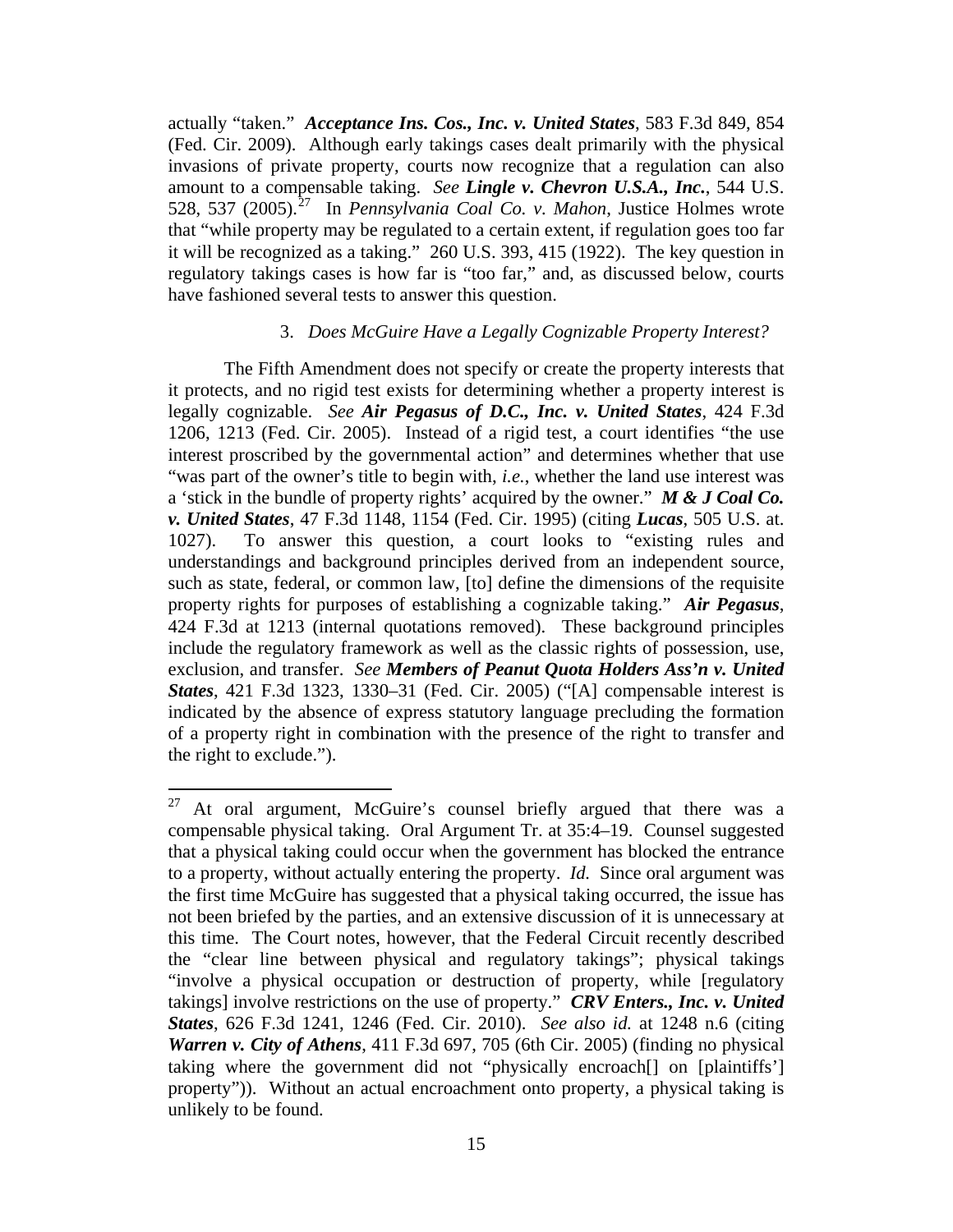The first step in determining whether a plaintiff has alleged a cognizable property interest is to "identify what, if anything, was the subject of the alleged taking." *Acceptance Ins.*, 583 F.3d at 855. That inquiry in this case is needlessly thorny, due to the parties' lack of specificity and McGuire's failure to, even once, discuss this critical first step of a takings analysis in any of his submissions to the Court. The Court notes, again, that this step is foundational and that only "if the court concludes that a cognizable property interest exists" may it proceed to the second step of the takings analysis. *Id.* at 854.

The parties have discussed a variety of property interests. Defendant, at times, has argued that the property interest at issue is the "right to use the bridge for access to the northern portion of the lease,"[28](#page-15-0) while, at other times, defendant has focused on a property interest in the specific, unsafe bridge that was removed.[29](#page-15-1) McGuire's filings, at times, seem to assert that the government took a property interest he had in the bridge itself, $30$  while at other times asserting that denial of the use of a bridge took his interest in the leased property.<sup>[31](#page-15-3)</sup> At oral argument, McGuire's counsel stated that "the right to use the bridge" was a "property right" that was "cognizable" and "compensable."<sup>[32](#page-15-4)</sup> At the end of the day, however, McGuire's request for compensation focuses on the farm lease and lost crops, not on any compensation for the bridge itself.

 In assessing whether or not a Fifth Amendment property interest exists, the Federal Circuit looks for "crucial indicia of a property right," such as the ability to sell, assign, transfer, or exclude. *Conti v. United States*, 291 F.3d 1334, 1342 (Fed. Cir. 2002). Where a desired use is dependent upon revocable government permits, a property interest is likely lacking. *See Am. Pelagic Fishing Co. v. United States*, 379 F.3d 1363, 1381 (Fed. Cir. 2004) (no property interest where the use claimed was not "inherent in [the] ownership of the" property but, instead, dependent upon permits); *Mitchell Arms, Inc. v. United States*, 7 F.3d 212, 217 (Fed. Cir. 1993) (no property interest where government denied authorization for plaintiff to sell some of his property). For instance, in *Colvin Cattle Co. v. United States*, the plaintiff sued for a taking of his ranch because the government denied him a permit to allow his cattle to graze on nearby government property; the Federal Circuit found that any loss to his land was not compensable because the loss did not occur "by virtue of governmental

<span id="page-15-0"></span> $28$  Def.'s Mot. 21.

<span id="page-15-1"></span> $29$  Def.'s Mot. 33–34 (arguing that the bridge itself constituted a nuisance and thus could be removed without compensation).

<span id="page-15-2"></span><sup>30</sup> *See* Pl.'s Resp. 13 (noting "the taking of *his* bridge") (emphasis added); *id.* at 3–4 (noting that "[a]s a result" of the "remov[al]" of the bridge, McGuire's lease was terminated); Compl. 8 ("The taking occurred because and when the bridge was removed, and it was not replaced Defendants [sic], and when McGuire's request for its replacement was not granted.").

<span id="page-15-3"></span><sup>&</sup>lt;sup>31</sup> *See* Compl. 8 (noting that "the lease, the value of his improvements to the lease, and his growing crop were taken").

<span id="page-15-4"></span><sup>32</sup> Oral Argument Tr. at 34:24–35:2.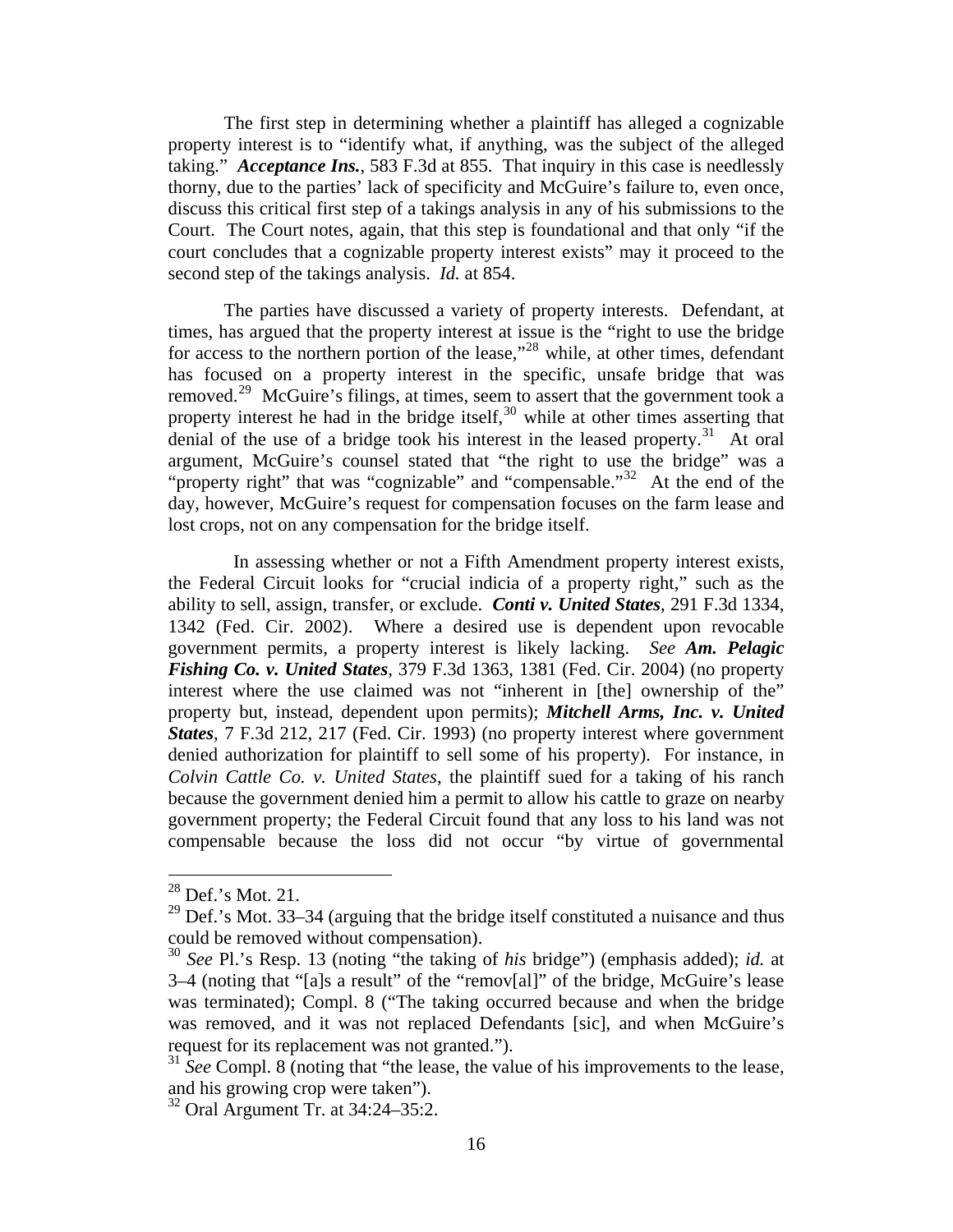restrictions on a constitutionally cognizable property interest." 468 F.3d 803, 808 (Fed. Cir. 2006).

Summary judgment on this issue is premature. The lease subjects McGuire's property interest to "any prior, valid, existing claim or rights-of-way, including the present existing roads," but also guarantees McGuire "ingress and egress to the leased premises over existing roadways under the possession and control of the  $\text{[CRIT]}^{33}$  $\text{[CRIT]}^{33}$  $\text{[CRIT]}^{33}$ . The parties dispute whether the CRIT owns the bridge. If it does own the bridge, the lease could guarantee to McGuire the right to use the bridge for access to his land. More broadly, McGuire's claim is that government action hindered his ability to farm land in which he clearly had a legally cognizable property interest. On the other hand, McGuire faces a steep burden in showing that his desired use of the bridge is not foreclosed by the regulatory regime, which specifically deals with crossings constructed over BIA rights-ofway. Testimony from those involved and further ventilation of these facts will aid in the resolution of this issue, and summary judgment is therefore denied.

# 4. *Was There a Compensable Taking by Loss of Access?*

Government action that cuts off or denies "all feasible routes" of access to a plaintiff's property can constitute a taking. *See Laney v. United States*, 661 F.2d 145, 149 (Ct. Cl. 1981). For instance, in *Foster v. United States*, the plaintiff owned mineral rights on a military base, but the government refused access to that base. 607 F.2d 943, 947 (Ct. Cl. 1979). The court found a taking because the government permanently denying all access to the property. *Id.* at 950. The Court of Claims in *Laney v. United States* gives the example of a city block surrounded on four sides by public streets: if the government cuts off access from one side, there is no taking, "even if the economic fruitfulness of the block is substantially impaired." *Laney*, 661 F.2d at 149. If, however, the government cuts of access from all four sides, then a taking has occurred. *Id.*

McGuire argues that the northern portion of his property was taken by loss of access. His own testimony, however, shows that he could still access that land, albeit less profitably.<sup>[34](#page-16-1)</sup> On the other hand, McGuire has extensively testified about the difficulty of using other routes of access.<sup>[35](#page-16-2)</sup> Due to that difficulty, those routes may not have been "feasible" for his use. *Laney*, 661 F.2d at 149. This testimony raises a triable issue of fact, and summary judgment is thus premature.

# 5. *Was There a Compensable Regulatory Taking?*

Courts have identified three basic varieties of regulatory takings cases to answer the question of whether a regulation goes "too far." The first two are relatively narrow categorical or *per se* takings. First, a regulation that requires

<span id="page-16-0"></span><sup>33</sup> Def.'s Mot. Ex. 1, at 3, 10.

<span id="page-16-1"></span> $34$  Pl.'s Resp. Ex. 1, at 233 ("It's not impossible. We can haul [hay] out in pickup loads three bails [sic] at a time.").

<span id="page-16-2"></span><sup>35</sup> *Id.* at 104–115.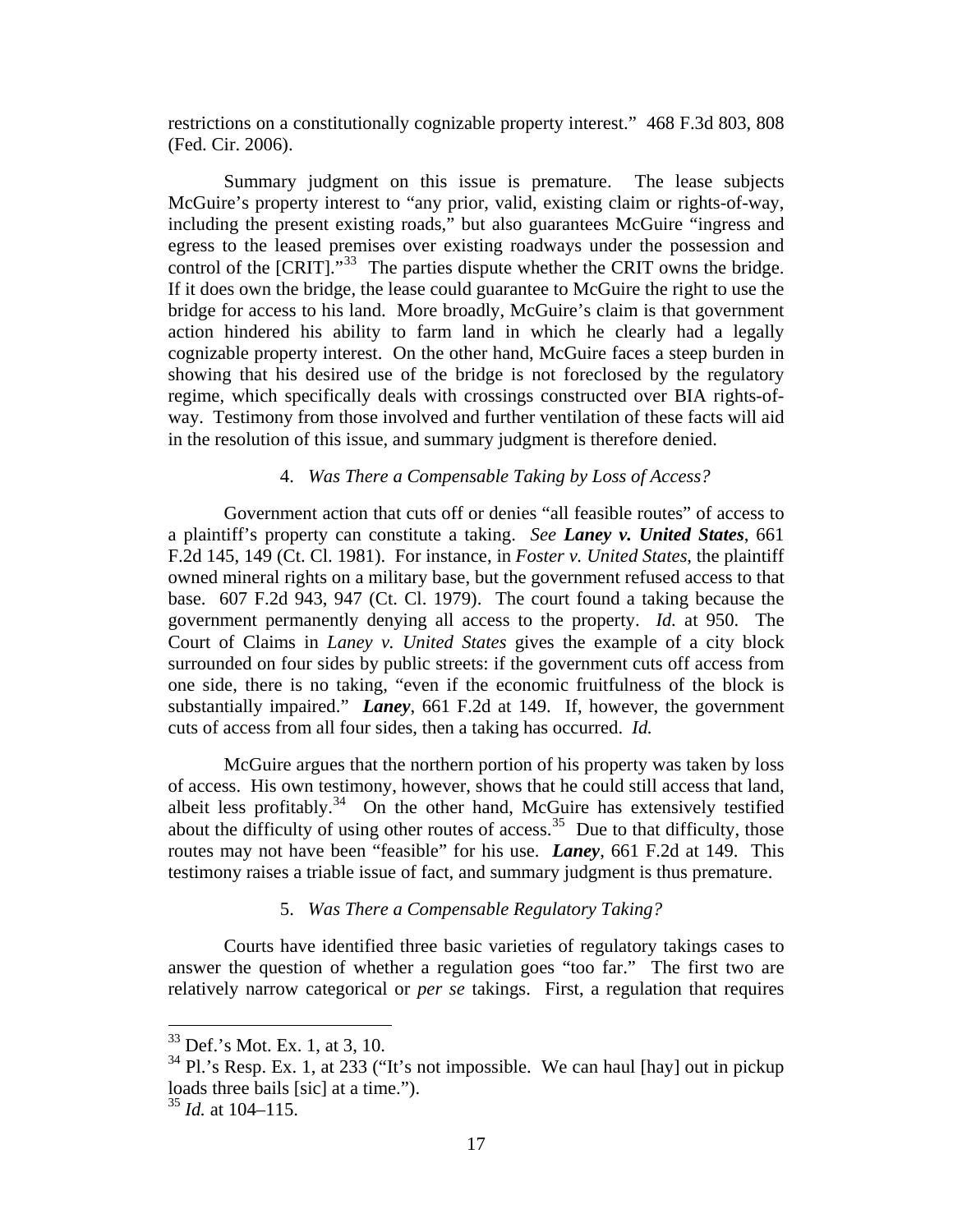even a minor permanent physical invasion of property will necessitate compensation. *See Lingle*, 544 U.S. at 538; *Loretto v. Teleprompter Manhattan CATV Corp.*, 458 U.S. 419, 441 (1982). As discussed above, there was no physical invasion of McGuire's property. Second, if a landowner is deprived of "all economically beneficial us[e]" of his property by a regulation, compensation is due. *Lucas v. S.C. Coastal Council*, 505 U.S. 1003, 1019 (1992). Such a "total" taking must be compensated, "except to the extent that 'background principles of nuisance and property law' independently restrict the owner's intended use of the property." *Lingle*, 544 U.S. at 539 (quoting *Lucas*, 505 U.S. at 1026–32).

The third category falls under the standards of *Penn Central Transportation Co. v. City of New York*. 438 U.S. 104 (1978). That case does not set a rigid test for regulatory takings but simply provides several factors of "particular significance" in deciding when "'justice and fairness' require that economic injuries caused by public action be compensated by the government, rather than remain disproportionately concentrated on a few persons." *Id.* at 124. These factors include "'[t]he economic impact of the regulation on the claimant and, particularly, the extent to which the regulation has interfered with distinct investment-backed expectations.'" *Lingle*, 544 U.S. at 538–39 (quoting *Penn Cent.*, 438 U.S. at 124). Additionally, the "'character of the governmental action'—for instance whether it amounts to a physical invasion or instead merely affects property interests through 'some public program adjusting the benefits and burdens of economic life to promote the common good'" must be considered. *Id.*  (quoting *Penn Cent.*, 438 U.S. at 124); *see also Schooner Harbor*, 569 F.3d at 1362.

# a. Categorical Taking under *Lucas*

In his response, McGuire briefly argues that a categorical taking under *Lucas* occurred. [36](#page-17-0) He alleges that the loss of the bridge deprived the property of "all economically beneficial or productive use" and that he "could not generate income" without the bridge. $37$  He further argues that the removal of the bridge caused his lease to have a "negative market value" because "the southern portion was destined to fail to generate enough crop and resulting income to make the lease payment."<sup>[38](#page-17-2)</sup>

The requirements for a categorical taking are stringent. A total deprivation of "*all* economically beneficial or productive use[s]" of a property must occur, not just a deprivation of a claimant's desired use. *Lucas*, 505 U.S. at 1015 (emphasis added); *Bair v. United States*, 515 F.3d 1323, 1326 (Fed. Cir. 2008). At trial, McGuire testified that it was "not impossible" for him to continue farming alfalfa; he would just be "less competitive" and less profitable.<sup>[39](#page-17-3)</sup> He also

<span id="page-17-0"></span><sup>&</sup>lt;sup>36</sup> Pl.'s Resp. 26.

<span id="page-17-1"></span><sup>37</sup> *Id.*

<span id="page-17-2"></span><sup>38</sup> *Id.*

<span id="page-17-3"></span> $39$  Pl.'s Resp., Ex. 1 at 233.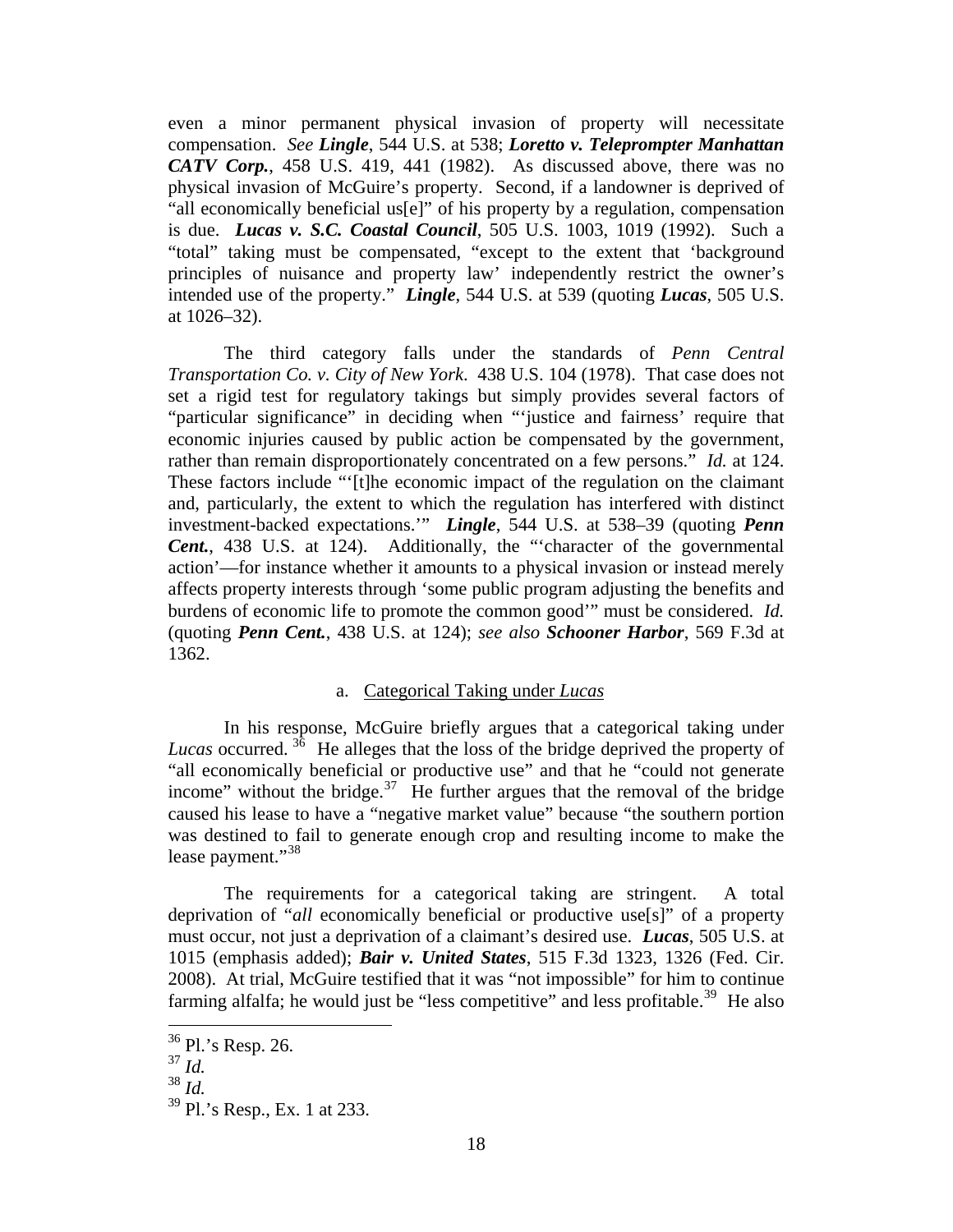admitted that he could farm wheat instead of alfalfa, although wheat was not profitable enough to make the lease payments.<sup>[40](#page-18-0)</sup> Given his testimony that some productive use remained, McGuire has failed to raise a genuine issue of material fact, and summary judgment in the government's favor is therefore mandated.

# b. Partial Regulatory Taking under *Penn Central*

Since no categorical taking occurred, the Court must analyze McGuire's claim under the *Penn Central* factors. Under this *ad hoc* test, a court balances the relative weights of three primary factors: the economic impact on the claimant; the reasonable, investment-backed expectations of the claimant; and the character of the governmental action. *Penn Cent.*, 438 U.S. at 124.

# *i. The Economic Impact on the Claimant*

McGuire argues that he suffered a "severe economic injury," since the removal of the bridge prevented him from farming the northern portion of his property.<sup>[41](#page-18-1)</sup> The southern portion, according to McGuire, "generated a lower yield and could not generate enough revenue to cover the overall lease payment."<sup>42</sup> Thus, according to McGuire, "the government's actions made it impossible for [him] to use the overall leased property in an economically feasible manner."<sup>43</sup> McGuire also cites to testimony from the trial in bankruptcy court where he discussed the difficulty his haulers experienced in trying to use the alternate routes.[44](#page-18-4) The government, on the other hand, points to the expert report of Dr. Allen that was developed during discovery in this Court. Dr. Allen's report finds that McGuire could have made renovations to his property that would have allowed him to continue harvesting hay, and that these renovations would have cost him between \$30,266 and \$78,600.

Summary judgment on this issue is premature. The parties disagree as to the measure of economic loss that McGuire suffered. A loss of enormous gravity would counsel in favor of McGuire, while a slight loss would counsel in favor of the government. The resolution of this factual dispute would affect the balancing of *Penn Central*, and this dispute is thus material to the outcome of the litigation. *See Anderson*, 477 U.S. at 248.

# *ii. The Extent of Interference with Reasonable, Investment-Backed Expectations*

The analysis of this factor focuses on reasonable, objective expectations, rather than a claimant's subjective expectations or hopes for a property. *See Ruckleshaus v. Monsanto Co.*, 467 U.S. 986, 1005–06 (1984); *Chancellor* 

<span id="page-18-0"></span><sup>40</sup> *Id.* at 139.

 $41$  Pl.'s Resp. 24.

<span id="page-18-2"></span><span id="page-18-1"></span><sup>42</sup> *Id.* at 25.

<span id="page-18-3"></span><sup>43</sup> *Id.*

<span id="page-18-4"></span><sup>44</sup> Pl.'s Resp. Ex. 1, at 104–115.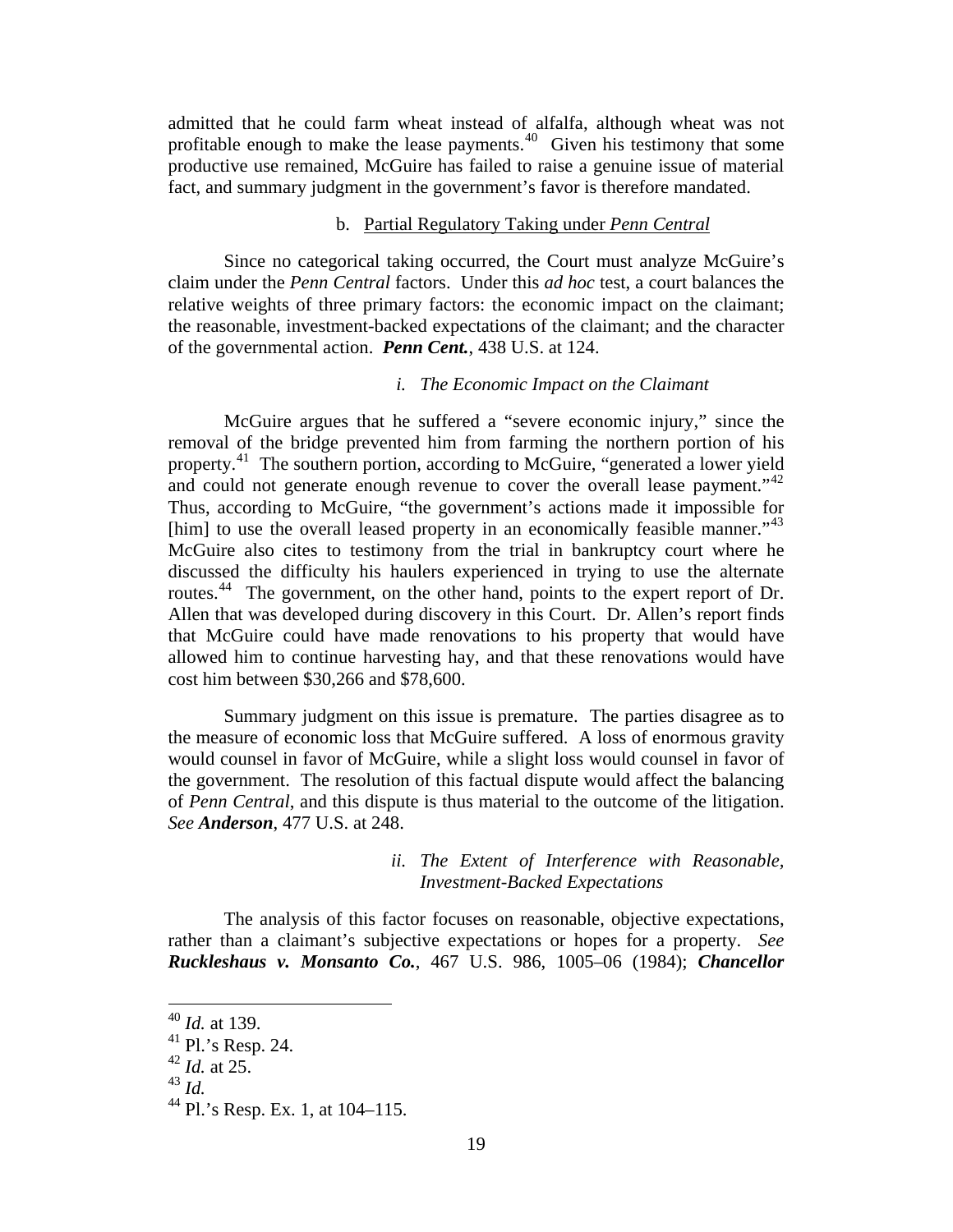*Manor v. United States*, 331 F.3d 891, 904 (Fed. Cir. 2003) (noting that a claimant's subjective expectations are "irrelevant"). One element that forms those expectations is the "regulatory regime in place at the time the claimant acquire[d] the property at issue." *Appolo Fuels*, 381 F.3d at 1349 (internal quotations removed). There is, however no "blanket rule" that prevents a claimant from challenging a regulation of property that was in effect at the time the claimant acquired an interest in the property. *Rith Energy, Inc. v. United States*, 270 F.3d 1347, 1350 (citing *Palazzolo*, 533 U.S. at 628). Though, at times, a "factual hearing" may be required to determine whether any reasonable expectations exist, at other times no such hearing is required, and a court may just examine the regulatory regime in place at the time of acquisition. *Appolo Fuels*, 381 F.3d at 1350.

According to defendant, McGuire did not have a reasonable investmentbacked expectation in the use of the bridge to access the northern portion of the property because the regulations in place allowed the BIA to revoke any permits for the bridge. McGuire, on the other hand, argues that he "reasonably expected to harvest alfalfa on the entire leased premises for the remainder of the lease.<sup>45</sup> The bridge had been in place for decades, and McGuire testified that BIA officials told him he would be responsible for maintaining it. At trial, McGuire testified that in January 1995 the superintendent of the CRA who served prior to Anspach had told McGuire, "Remember, this is your bridge, your responsibility. It does not belong to the Tribe or to BIA."[46](#page-19-1) The CRIT also appear to have had the impression that the bridge would remain; they noted in a letter to Anspach on December 9, 1998 that former BIA personnel told them that BIA's "Irrigation [Operation & Maintenance division] would incur a liability if they made an attempt to maintain or remove the bridge." $47$ 

Summary judgment on this issue is premature. Although the regulatory regime certainly will shape whether or not McGuire's expectation was reasonable, testimony from the prior trial indicates that BIA officials may have given McGuire the impression that the bridge would remain, as it had for prior decades. A reasonable person may have understood from those decades of existence, and from the lease, that CRIT was authorizing his continued use of the bridge. Further factual development will aid in the resolution of this issue.

#### *iii. The Character of the Governmental Action*

As part of the character prong of *Penn Central*, a court considers "the actual burden imposed on property rights," the allocation of that burden, and "the magnitude or character of the burden a particular regulation imposes upon private property rights." *Lingle*, 544 U.S. at 542–43; *see also Rose Acre Farms, Inc. v. United States*, 559 F.3d 1260, 1276–77 (Fed. Cir. 2009) (discussing the character prong of *Penn Central* after the Supreme Court's decision in *Lingle*). According

<span id="page-19-0"></span> $45$  Pl.'s Resp. 25.

<span id="page-19-1"></span><sup>46</sup> Pl.'s Resp. Ex. 1, at 265–66; *id.* at 525.

<span id="page-19-2"></span><sup>47</sup> *Id.* at 520.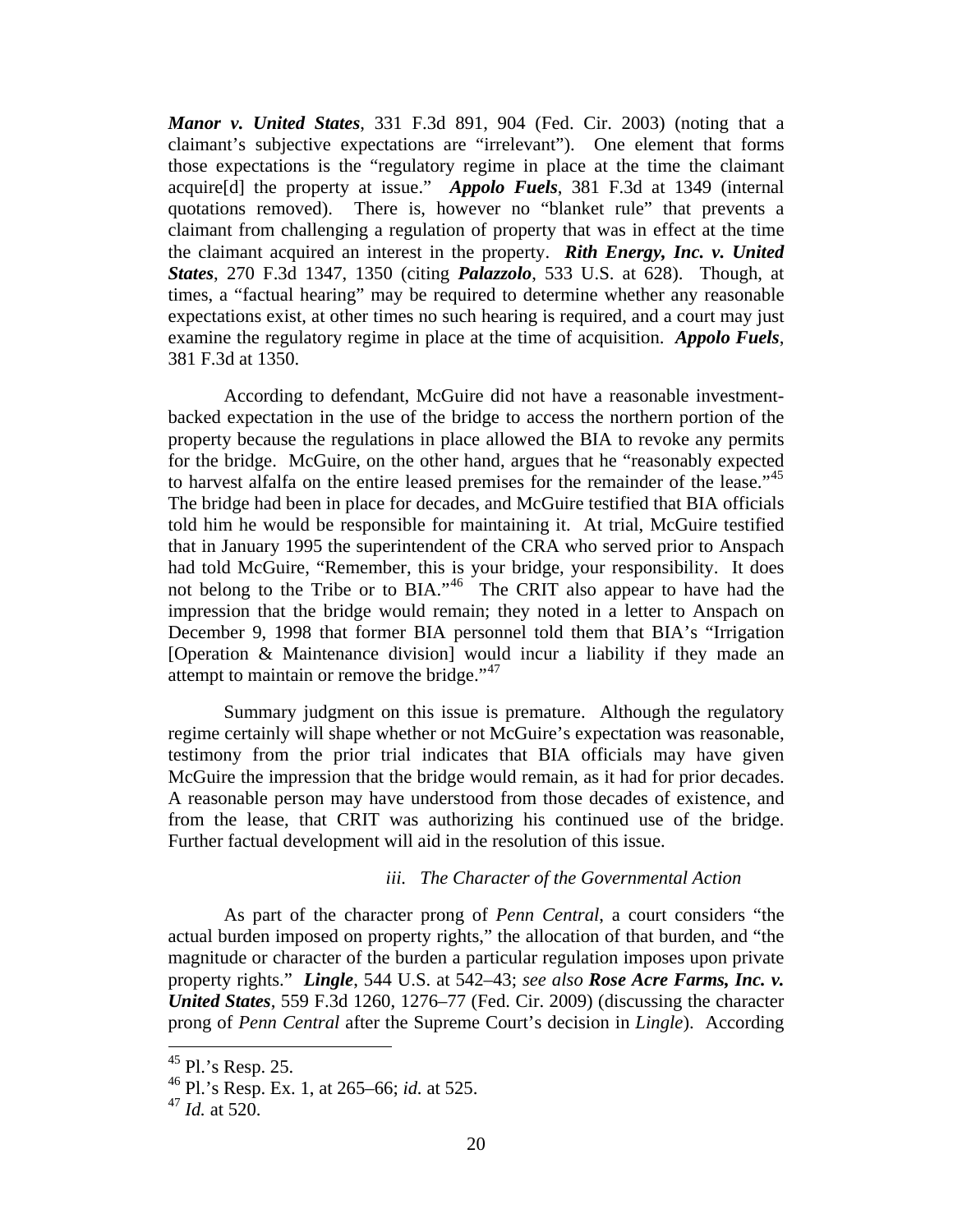to *Penn Central* itself, a taking "may more readily be found when the interference with property can be characterized as a physical invasion by government . . . than when interference arises from some public program adjusting the benefits and burdens of economic life to promote the common good." *Penn Cent.*, 438 U.S. at 124.

Some aspects of the character prong clearly favor the government in this case, since the bridge was removed by the government due to concerns over its safety.<sup>[48](#page-20-0)</sup> The burden of removing the bridge was felt most keenly by McGuire, but, as discussed by Dr. Allen, he may have had several options for dealing with the removal of the bridge.

In response, McGuire makes two arguments, both of which are explicitly contradicted by case law. McGuire argues that the character factor "considers in part whether the regulation advances a legitimate public purpose."<sup>[49](#page-20-1)</sup> This assertion, however, is based on and cites to the substantive due process standard of *Agins v. City of Tiburon*, 447 U.S. 255 (1980), which has been explicitly overruled. Over the years, takings cases became muddled with due process standards, and courts began to ask in takings cases whether a legitimate state interest was advanced. *See Lingle*, 544 U.S. at 540–41. In *Lingle v. Chevron U.S.A., Inc.*, the Supreme Court clarified and untangled these precedents. *Id.* The Court held that "the 'substantially advances' formula announced in *Agins* is not a valid method of identifying regulatory takings for which the Fifth Amendment requires just compensation." *Id.* at 545; *see also Rose Acre*, 559 F.3d at 1276 ("In a unanimous retreat, the Supreme Court discarded the 'substantially advances' test set forth in *Agins v. City of Tiburon*."). McGuire, however, cites to *Agins* and asks this Court to review whether the "regulation advances a legitimate public purpose."[50](#page-20-2) The Court will not follow an explicitly disallowed line of reasoning.

McGuire also attacks the decision to remove the bridge, but a takings case is an inappropriate vehicle for such an argument. McGuire argues that the government removed the bridge based on "inadequate evidence that it was not safe" and lists numerous reasons why the evidence was inadequate.<sup>[51](#page-20-3)</sup> These types of collateral attacks are barred in takings cases, since "in a takings case [the Court] assumes that the underlying governmental action was lawful" and "decide[s] only whether the governmental action in question constituted a taking for which compensation must be paid." *Rith Energy*, 270 F.3d at 1352; s*ee M & J Coal*, 47 F.3d at 1154 ("Neither the Court of Federal Claims nor this court may entertain a collateral challenge to the validity of [agency] actions.").

The Court, however, finds summary judgment on this issue to be premature. Under *Penn Central*, the "magnitude" and allocation of the burden of

1

<span id="page-20-0"></span><sup>48</sup> *See* Def.'s Mot. Ex. 6.

<span id="page-20-1"></span><sup>49</sup> Pl.'s Resp. 23 (citing *Agins v. City of Tiburon*, 447 U.S. 255, 260 (1980)).

<span id="page-20-2"></span><sup>50</sup> *Id.*

<span id="page-20-3"></span> $^{51}$  *Id.* at 24.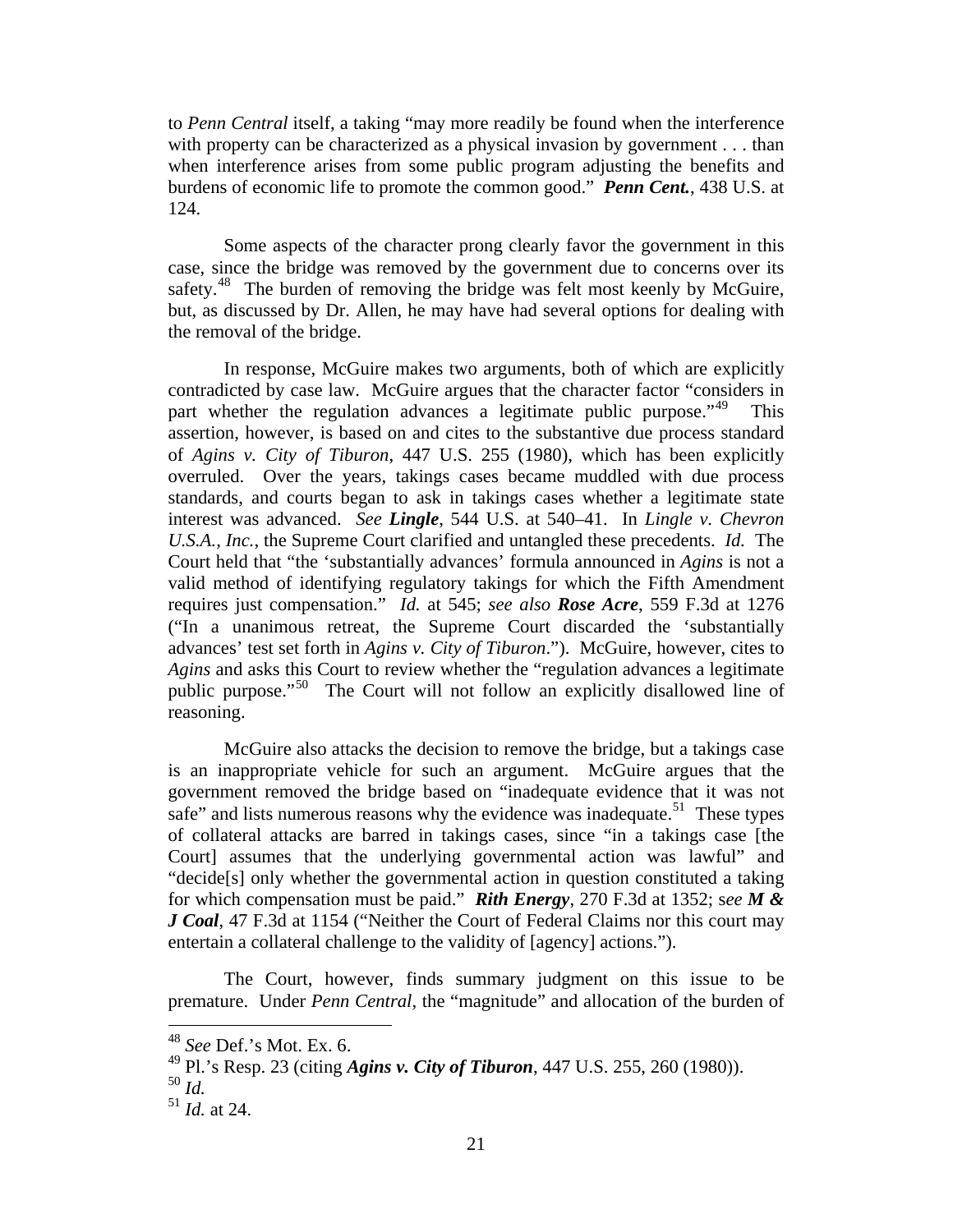a government action is relevant to the analysis of this factor, and in this case testimony concerning the burden and the alternate means of access mentioned in Dr. Allen's report will further develop this point. *See Lingle*, 544 U.S. at 542–43.

# *iv. Was the Bridge a Nuisance?*

Finally, the government contends that McGuire's operation of an unsafe bridge constituted a nuisance, and that removing it generated no liability. "It is a settled principle of federal takings law that under the *Penn Central* analytic framework, the government may defend against liability by claiming that the regulated activity constituted a state law nuisance without regard to the other *Penn Central* factors." *Appolo Fuels*, 381 F.3d at 1347. The government must "identify background principles of nuisance and property law that prohibit" the desired uses of a plaintiff's property. *Lucas*, 505 U.S. at 1031. Under Arizona law, it is a public nuisance for anything "[t]o be injurious to health, indecent, offensive to the senses or an obstruction to the free use of property that interferes with the comfortable enjoyment of life or property by an entire community or neighborhood or by a considerable number of persons." ARIZ. REV. STAT. ANN. § 13-2917(A)(1) (2010).

There is a disconnect between the government's nuisance argument, which focuses on use of an unsafe bridge, and its other arguments regarding *Penn Central*, which focus on the burden access by other routes placed on McGuire. The Ninth Circuit found this case ripe for review because the government essentially denied McGuire's informal application to construct a new bridge, and this Court is abiding by that decision. Presumably, McGuire would not have constructed a bridge so unsafe that it would have constituted a nuisance. If, in further proceedings in this case, it is shown that McGuire wished to operate an unsafe bridge that fell within the prohibition of the Arizona statute, then judgment for the government may be appropriate, at that time. Summary judgment is not appropriate at this time.

## III. **Conclusion**

For the above stated reasons, the government's Motion To Dismiss is DENIED, and the government's Motion For Summary Judgment is DENIED in part and GRANTED in part. Issues of material fact exist as to whether a legally cognizable property interest exists for purposes of the Fifth Amendment, as to whether a taking by loss of access occurred, and as to whether a regulatory taking occurred under *Penn Central*. 438 U.S. at 124. The Court, however, finds that summary judgment for defendant is proper on the issue of McGuire's claim for a categorical taking under *Lucas*. 505 U.S. at 1015. The Clerk is directed to act in accordance with the Court's ruling.